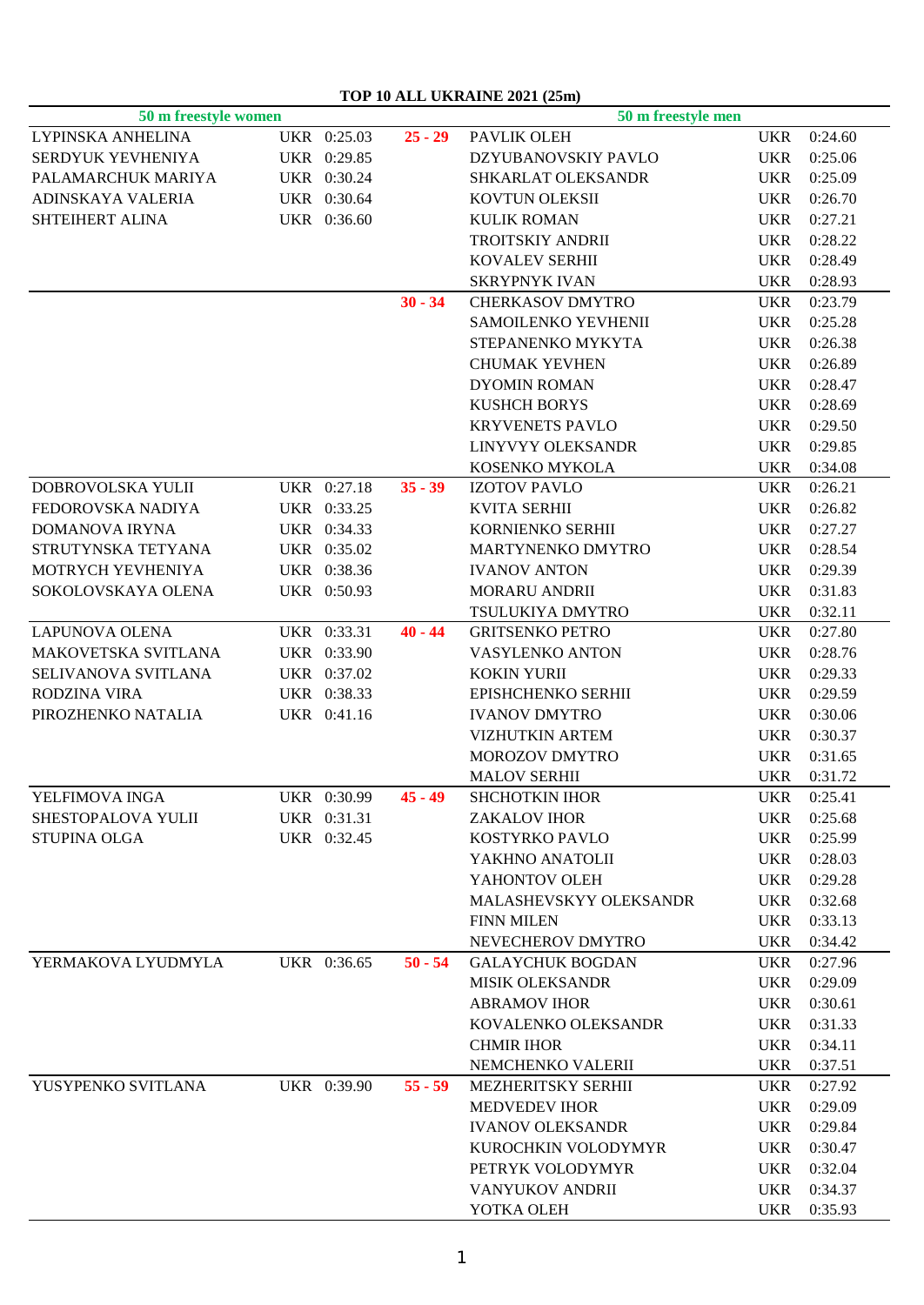| AGALAKOVA SVITLANA          | UKR 0:40.46 | $60 - 64$ | KLYMKO MYKOLA             | UKR        | 0:30.13     |
|-----------------------------|-------------|-----------|---------------------------|------------|-------------|
| <b>MASHTAKOVA OLENA</b>     | UKR 0:42.62 |           | <b>MURASHKO VALERII</b>   | <b>UKR</b> | 0:30.41     |
| SMIRNOVA SVITLANA           | UKR 0:51.62 |           | <b>BORODIN ANDRII</b>     | <b>UKR</b> | 0:30.95     |
| CHUBAROVA TETYANA           | UKR 0:55.77 |           | SHKARLET OLEKSANDR        | <b>UKR</b> | 0:31.09     |
|                             |             |           | KULIK MYKOLA              | <b>UKR</b> | 0:31.31     |
|                             |             |           | <b>GOLUBEV VASYL</b>      | <b>UKR</b> | 0:32.00     |
|                             |             |           | <b>FLENTEY OLEH</b>       | <b>UKR</b> | 0:38.52     |
|                             |             | $65 - 69$ | <b>LARIONOV SERHII</b>    | <b>UKR</b> | 0:36.43     |
|                             |             |           | LAGOSHA VOLODYMYR         | <b>UKR</b> | 0:37.15     |
|                             |             |           | SYNYTSYA OLEKSANDR        | <b>UKR</b> | 0:50.53     |
| <b>SOSINA IRYNA</b>         | UKR 0:52.64 | $70 - 74$ | <b>MAYDANOV VOLODYMYR</b> | <b>UKR</b> | 0:36.68     |
|                             |             |           | <b>CHERNOV SERHII</b>     | <b>UKR</b> | 0:51.98     |
|                             |             | $75 - 79$ | SHEVCHENKO VALERII        | <b>UKR</b> | 0:54.22     |
|                             |             | $80 - 84$ | DOTSENKO SERHII           | <b>UKR</b> | 0:54.48     |
| 100 m freestyle women       |             |           | 100 m freestyle men       |            |             |
| LYPINSKA ANHELINA           | UKR 1:02.41 | $25 - 29$ | <b>ARTAMONOV ARTUR</b>    | <b>UKR</b> | 0:52.23     |
| PALAMARCHUK MARIYA          | UKR 1:06.41 |           | PAVLIK OLEH               | <b>UKR</b> | 0:54.81     |
| SHTEIHERT ALINA             | UKR 1:20.85 |           | TROITSKYY ANDRII          | <b>UKR</b> | 1:02.69     |
| VAVILOVA ANASTASIA          | UKR 1:07.29 | $30 - 34$ | SAMOYLENKO YEVHENII       | UKR        | 0:57.77     |
|                             |             |           | <b>CHUMAK YEVHEN</b>      | <b>UKR</b> | 0:58.94     |
|                             |             |           | STEPANENKO MYKYTA         | <b>UKR</b> | 1:00.69     |
|                             |             |           | <b>KRYVENETS PAVLO</b>    | <b>UKR</b> | 1:05.29     |
|                             |             |           | LINYVYY OLEKSANDR         | <b>UKR</b> | 1:06.27     |
|                             |             |           | <b>DYOMIN ROMAN</b>       | <b>UKR</b> | 1:06.64     |
|                             |             |           | <b>KUSHCH BORYS</b>       | <b>UKR</b> | 1:07.83     |
| DOBROVOLSKA YULII           | UKR 0:59.34 | $35 - 39$ | <b>IZOTOV PAVLO</b>       | <b>UKR</b> | 0:58.12     |
| <b>DOMANOVA IRYNA</b>       | UKR 1:17.65 |           | KORNIENKO SERHII          | <b>UKR</b> | 1:00.19     |
| FEDOROVSKAYA NADIYA         | UKR 1:18.33 |           | <b>GARBARENKO OLEKSII</b> | <b>UKR</b> | 1:04.79     |
| STRUTYNSKA TETYANA          | UKR 1:21.87 |           | <b>IVANOV ANTON</b>       | <b>UKR</b> | 1:06.14     |
|                             |             |           | <b>MORARU ANDRII</b>      | <b>UKR</b> | 1:08.78     |
|                             |             |           | TSULUKIYA DMYTRO          | <b>UKR</b> | 1:15.81     |
| MAKOVETSKAYA SVITLANA       | UKR 1:14.98 | $40 - 44$ | <b>GRITSENKO PETRO</b>    | UKR        | 1:03.18     |
| <b>BEZRODNA LYUBOV</b>      | UKR 1:27.72 |           | KULKOV YEVHEN             | <b>UKR</b> | 1:04.42     |
| PIROZHENKO NATALIA          | UKR 1:37.89 |           | VASYLENKO ANTON           |            | UKR 1:05.77 |
| <b>LYCHMAN MARIYA</b>       | UKR 1:48.96 |           | <b>IVANOV DMYTRO</b>      | <b>UKR</b> | 1:07.93     |
|                             |             |           | MOROZOV DMYTRO            | <b>UKR</b> | 1:09.90     |
|                             |             |           | <b>MALOV SERHII</b>       | <b>UKR</b> | 1:11.44     |
|                             |             |           | KOTELNYTSKYY MAKSYM       | <b>UKR</b> | 1:19.33     |
| SHESTOPALOVA YULII          | UKR 1:09.10 | $45 - 49$ | <b>SHCHOTKIN IHOR</b>     | <b>UKR</b> | 0:57.80     |
| <b>BORYSHKEVICH NATALIA</b> | UKR 1:09.85 |           | <b>ZAKALOV IHOR</b>       | <b>UKR</b> | 0:58.81     |
| <b>STUPINA OLGA</b>         | UKR 1:10.00 |           | YAKHNO ANATOLII           | <b>UKR</b> | 1:03.05     |
| YELFIMOVA INGA              | UKR 1:10.09 |           | RAZUMOVSKYY OLEH          | <b>UKR</b> | 1:14.00     |
|                             |             |           | NEVECHEROV DMYTRO         | <b>UKR</b> | 1:21.20     |
|                             |             | $50 - 54$ | <b>GALAYCHUK BOGDAN</b>   | <b>UKR</b> | 0:59.23     |
|                             |             |           | <b>MISIK OLEKSANDR</b>    | <b>UKR</b> | 1:03.16     |
|                             |             |           | <b>MARTIYENKO YEVHEN</b>  | <b>UKR</b> | 1:06.57     |
|                             |             |           | <b>BOLHARIN OLEKSANDR</b> | <b>UKR</b> | 1:10.59     |
| LYASHENKO OLENA             | UKR 1:16.13 | $55 - 59$ | MEZHERITSKY SERHII        | <b>UKR</b> | 1:01.52     |
| VALYASHKO NATALIA           | UKR 1:22.76 |           | <b>DMYTROV SERHII</b>     | <b>UKR</b> | 1:01.87     |
| YUSYPENKO SVITLANA          | UKR 1:35.19 |           | <b>MEDVEDEV IHOR</b>      | <b>UKR</b> | 1:03.60     |
|                             |             |           | PETROV EDUARD             | <b>UKR</b> | 1:07.56     |
|                             |             |           | YOTKA OLEH                | <b>UKR</b> | 1:22.35     |
| MASHTAKOVA OLENA            | UKR 1:33.81 | $60 - 64$ | SHKARLET OLEKSANDR        | <b>UKR</b> | 1:08.48     |
| <b>AGALAKOVA SVITLANA</b>   | UKR 1:35.31 |           | <b>MURASHKO VALERII</b>   | <b>UKR</b> | 1:09.58     |
|                             |             |           | KULIK MYKOLA              | UKR        | 1:10.64     |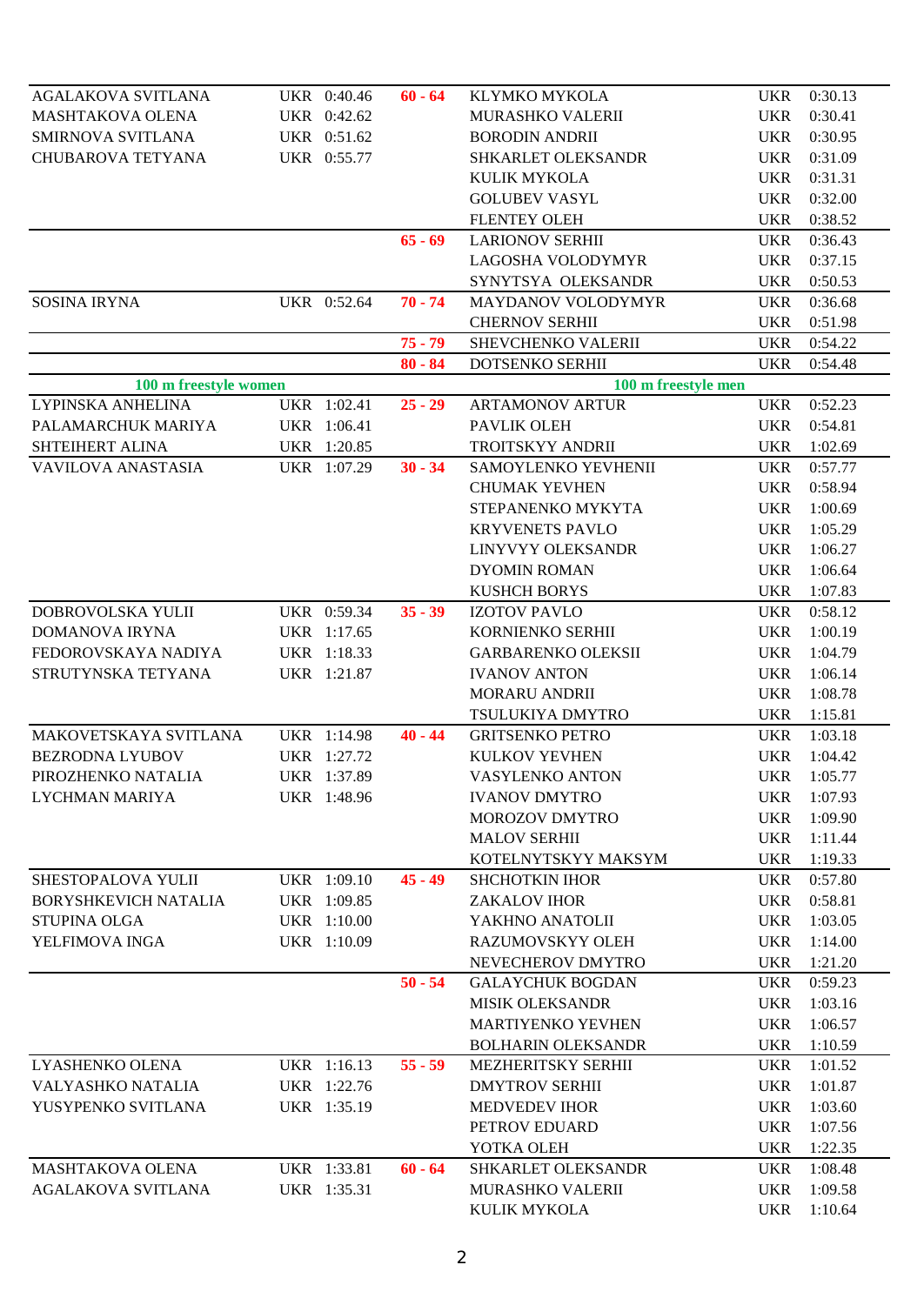|                             |             |           | <b>GOLUBEV VASYLII</b>   | <b>UKR</b> | 1:10.73 |
|-----------------------------|-------------|-----------|--------------------------|------------|---------|
|                             |             | $65 - 69$ | <b>LARIONOV SERHII</b>   | <b>UKR</b> | 1:24.12 |
|                             |             |           | LAGOSHA VOLODYMYR        | <b>UKR</b> | 1:27.60 |
|                             |             | $70 - 74$ | MAYDANOV VOLODYMYR       | <b>UKR</b> | 1:33.04 |
|                             |             |           | <b>CHERNOV SERHII</b>    | <b>UKR</b> | 2:08.54 |
| 200 m freestyle women       |             |           | 200 m freestyle men      |            |         |
| LYPINSKA ANHELINA           | UKR 2:20.48 | $25 - 29$ |                          |            |         |
| PALAMARCHUK MARIYA          | UKR 2:28.96 |           |                          |            |         |
| <b>VAVILOVA ANASTASIA</b>   | UKR 2:28.73 | $30 - 34$ | LINYVYY OLEKSANDR        | <b>UKR</b> | 2:40.44 |
| <b>BORODINA OLENA</b>       | UKR 2:37.53 |           |                          |            |         |
| POSTNIKOVA DARYNA           | UKR 2:52.39 |           |                          |            |         |
| <b>MATSUPKO NATALIA</b>     | UKR 2:23.77 | $35 - 39$ | <b>CHUBENKO YEVHENII</b> | <b>UKR</b> | 2:35.93 |
| NIKANDROVA SNEZHANA         |             |           |                          |            |         |
| MOTRYCH YEVHENIYA           | UKR 2:34.27 |           | <b>MATUS SERHII</b>      | <b>UKR</b> | 2:49.22 |
|                             | UKR 3:22.57 |           | TSULUKIYA DMYTRO         | <b>UKR</b> | 3:06.09 |
| MAKOVETSKA SVITLANA         | UKR 2:47.15 | $40 - 44$ | VASYLENKO ANTON          | <b>UKR</b> | 2:30.93 |
| PIROZHENKO NATALIA          | UKR 3:46.50 |           | MOROZOV DMYTRO           | <b>UKR</b> | 2:40.31 |
| <b>LYCHMAN MARIYA</b>       | UKR 4:02.37 |           | <b>VIZHUTKIN ARTEM</b>   | <b>UKR</b> | 2:48.34 |
| YELFIMOVA INGA              | UKR 2:28.91 | $45 - 49$ | YAKHNO ANATOLII          | <b>UKR</b> | 2:26.34 |
| <b>TSETSENOVA OLGA</b>      | UKR 3:13.91 |           | YAHONTOV OLEH            | <b>UKR</b> | 2:27.34 |
|                             |             |           | RAZUMOVSKYY OLEH         | <b>UKR</b> | 2:36.36 |
|                             |             |           | DOSENKO VLADISLAV        | <b>UKR</b> | 3:01.19 |
|                             |             |           | SHEVCHENKO OLEKSII       | <b>UKR</b> | 3:38.58 |
| FEDAN TETYANA               | UKR 2:46.88 | $50 - 54$ | <b>GALAYCHUK BOGDAN</b>  | <b>UKR</b> | 2:10.77 |
| FILIPOVA VERONICA           | UKR 3:34.71 |           | POTASHEV OLEKSANDR       | <b>UKR</b> | 2:29.15 |
| KOCHERGINA NATALIA          | UKR 2:41.59 | $55 - 59$ | <b>MEDVEDEV IHOR</b>     | <b>UKR</b> | 2:19.23 |
| LYASHENKO OLENA             | UKR 2:47.98 | $55 - 59$ | PETRYK VOLODYMYR         | <b>UKR</b> | 2:47.96 |
|                             |             | $55 - 59$ | YOTKA OLEH               | <b>UKR</b> | 3:09.18 |
| PROKOPENKO ORYNA            | UKR 3:16.15 | $60 - 64$ | SHKARLET OLEKSANDR       | <b>UKR</b> | 2:30.39 |
| PEROVA ALLA                 | UKR 3:22.50 |           | <b>GOLUBEV VASYL</b>     | <b>UKR</b> | 2:42.79 |
|                             |             | $65 - 69$ | <b>GEMBA PETRO</b>       | <b>UKR</b> | 2:54.17 |
|                             |             |           | <b>LARIONOV SERHII</b>   | <b>UKR</b> | 3:19.81 |
|                             |             |           | VOROZHEINOV VOLODYMYR    | <b>UKR</b> | 4:21.94 |
| <b>SOSINA IRYNA</b>         | UKR 4:39.19 | $70 - 74$ | MAYDANOV VOLODYMYR       | <b>UKR</b> | 3:26.46 |
| 400 m freestyle women       |             |           | 400 m freestyle men      |            |         |
| SERDYUK YEVHENIYA           | UKR 5:16.41 | $25 - 29$ |                          |            |         |
| PALAMARCHUK MARIYA          | UKR 5:19.97 |           |                          |            |         |
| VAVILOVA ANASTASIA          | UKR 5:17.91 | $30 - 34$ | SEMHAYKIN VYACHESLAV     | UKR        | 4:23.80 |
| <b>BORODINA OLENA</b>       | UKR 5:40.13 |           | <b>BELENETS VITALIY</b>  | UKR        | 5:39.15 |
| POSTNIKOVA DARYNA           | UKR 6:12.54 |           |                          |            |         |
| <b>MATSUPKO NATALIA</b>     | UKR 5:06.02 | $35 - 39$ | CHUBENKO YEVHENII        | <b>UKR</b> | 5:36.89 |
| NIKANDROVA SNEZHANA         | UKR 5:23.28 |           | <b>MATUS SERHII</b>      | UKR        | 6:12.95 |
| <b>ROMANOV SABINA</b>       | UKR 5:44.29 |           |                          |            |         |
| SOKOLOVSKA OLENA            | UKR 8:18.75 |           |                          |            |         |
| LYCHMAN MARIYA              | UKR 8:36.82 | $40 - 44$ |                          |            |         |
| <b>BORYSHKEVICH NATALIA</b> | UKR 5:20.47 | $45 - 49$ | YAHONTOV OLEH            | <b>UKR</b> | 5:16.78 |
| YELFIMOVA INGA              | UKR 5:22.11 |           | YAKHNO ANATOLII          | <b>UKR</b> | 5:36.55 |
| SHEREMET YULII              | UKR 5:39.48 |           | RAZUMOVSKYY OLEH         | <b>UKR</b> | 5:40.41 |
| TSETSENOVA OLGA             | UKR 7:10.16 |           | DOSENKO VLADISLAV        | <b>UKR</b> | 6:33.95 |
|                             |             |           | SHEVCHENKO OLEKSII       | <b>UKR</b> | 7:35.00 |
|                             |             | $50 - 54$ | <b>IOFFE ARTUR</b>       | <b>UKR</b> | 5:22.90 |
|                             |             |           | POTASHEV OLEKSANDR       | UKR        | 5:25.36 |
| LYASHENKO OLENA             | UKR 5:53.69 | $55 - 59$ |                          |            |         |
| KOCHERGINA NATALIA          | UKR 5:57.63 |           |                          |            |         |
| YUSYPENKO SVITLANA          | UKR 7:49.82 |           |                          |            |         |
|                             |             | $60 - 64$ | SHKARLET OLEKSANDR       | UKR        | 5:18.33 |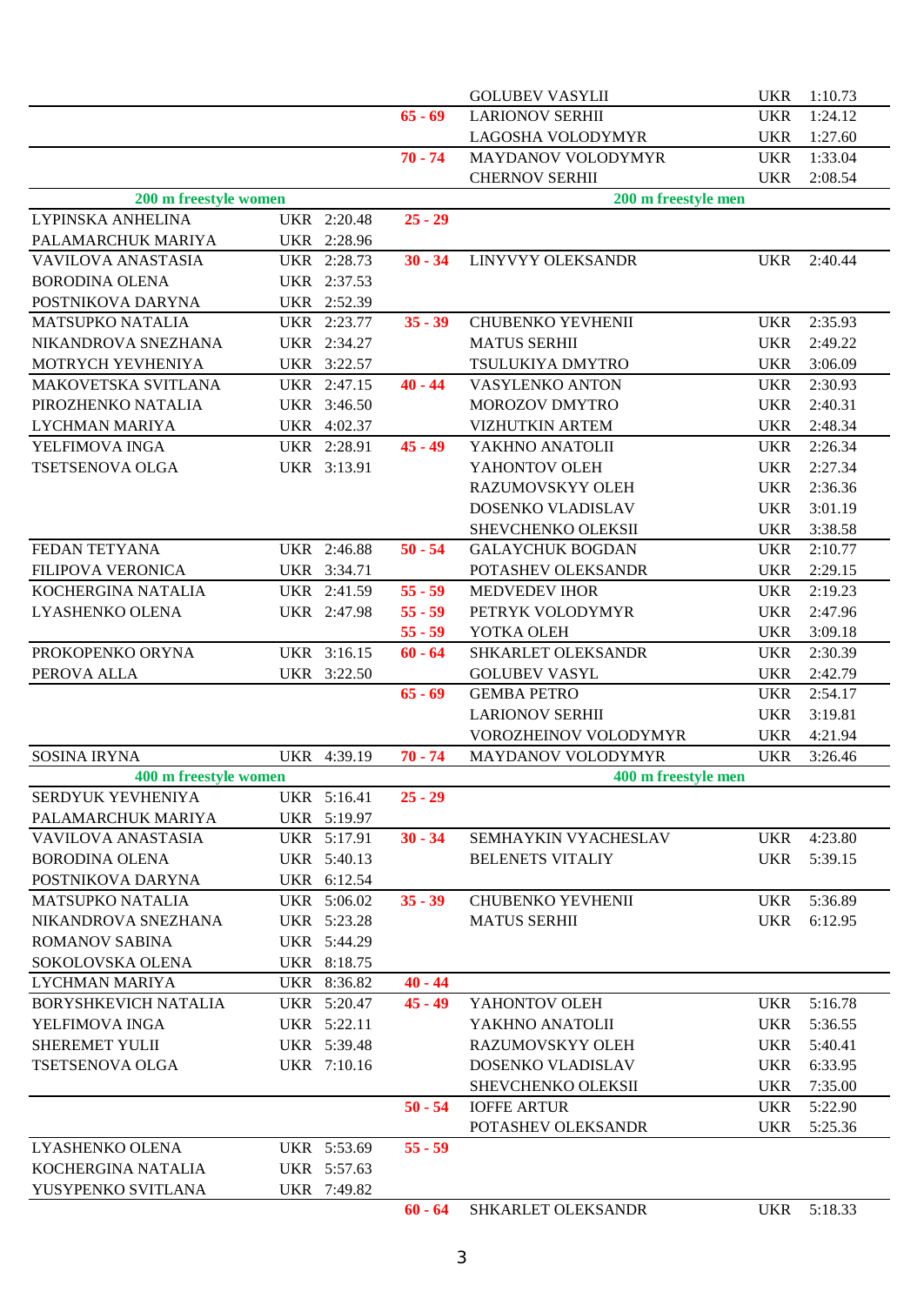|                                        |                            |                        | <b>GOLUBEV VASYL</b>             | <b>UKR</b>               | 6:03.49            |
|----------------------------------------|----------------------------|------------------------|----------------------------------|--------------------------|--------------------|
|                                        |                            | $65 - 69$              | <b>BALANDIN OLEKSII</b>          | <b>UKR</b>               | 5:50.12            |
|                                        |                            |                        | <b>GEMBA PETRO</b>               | <b>UKR</b>               | 6:11.13            |
| 800 m freestyle women                  |                            |                        | 800 m freestyle men              |                          |                    |
| SERDYUK YEVHENIYA                      | UKR 10:57.54               | $25 - 29$              |                                  |                          |                    |
| KHOKHOL VALERIA                        | UKR 11:50.03               |                        |                                  |                          |                    |
| ADINSKAYA VALERIA                      | UKR 12:36.92               |                        |                                  |                          |                    |
| KOSHEVSKA OKSANA                       | UKR 10:33.01               | $30 - 34$              |                                  |                          |                    |
| <b>BORODINA OLENA</b>                  | UKR 11:33.47               |                        |                                  |                          |                    |
| POSTNIKOVA DARYNA                      | UKR 12:34.34               |                        |                                  |                          |                    |
| NIKANDROVA SNEZHANA                    | UKR 11:00.31               | $35 - 39$              |                                  |                          |                    |
| <b>BORYSHKEVICH NATALIA</b>            | UKR 11:10.40               | $45 - 49$              |                                  |                          |                    |
| <b>ZUBKOVA IRYNA</b>                   | UKR 14:36.89               |                        |                                  |                          |                    |
| <b>MARIKUTSA TINA</b>                  | UKR 12:06.13               | $50 - 54$              |                                  |                          |                    |
| FILIPOVA VERONICA                      | UKR 15:03.34               |                        |                                  |                          |                    |
| KOCHERGINA NATALIA                     | UKR 12:05.14               | $55 - 59$              |                                  |                          |                    |
| LYASHENKO OLENA                        | UKR 12:15.87               |                        |                                  |                          |                    |
| YUSYPENKO SVITLANA                     | UKR 15:50.57               |                        |                                  |                          |                    |
| PROKOPENKO ORYNA                       | UKR 15:15.31               | $60 - 64$              |                                  |                          |                    |
| 1500 m freestyle women                 |                            |                        | 1500 m freestyle men             |                          |                    |
|                                        |                            | $25 - 29$              | <b>ARTAMONOV ARTUR</b>           | <b>UKR</b>               | 17:31.57           |
|                                        |                            |                        | YATSENKO YEVHENII                | <b>UKR</b>               | 18:32.79           |
|                                        |                            |                        | <b>SKRIPNIK IVAN</b>             | <b>UKR</b>               | 23:17.10           |
|                                        |                            | $30 - 34$              | SEMGAYKIN VYACHESLAV             | <b>UKR</b>               | 17:47.19           |
|                                        |                            |                        | <b>DYOMIN ROMAN</b>              | <b>UKR</b>               | 24:25.48           |
|                                        |                            | $35 - 39$              | <b>CHUBENKO YEVHENII</b>         | <b>UKR</b>               | 21:05.00           |
|                                        |                            |                        | <b>IVANOV ANTON</b>              | <b>UKR</b>               | 23:37.66           |
|                                        |                            |                        | KOZAKOV OLEKSII                  | <b>UKR</b>               | 26:20.98           |
|                                        |                            | $40 - 44$              | <b>BYCHKOV DENIS</b>             | <b>UKR</b>               | 20:53.42           |
|                                        |                            |                        | KELYARSKYY YEVHEN                | <b>UKR</b>               | 21:39.13           |
|                                        |                            |                        | MOROZOV DMYTRO                   | <b>UKR</b>               | 24:29.79           |
|                                        |                            | $45 - 49$              | KOSTYRKO PAVLO                   | <b>UKR</b>               | 18:32.10           |
|                                        |                            |                        | YAHONTOV OLEH                    | <b>UKR</b>               | 21:15.14           |
|                                        |                            | $50 - 54$              | <b>GALAYCHUK BOGDAN</b>          |                          | UKR 19:15.68       |
|                                        |                            |                        | POTASHEV OLEKSANDR               | <b>UKR</b>               | 21:47.73           |
|                                        |                            |                        | KHOMENKO SERHII                  | <b>UKR</b>               | 26:18.66           |
| LYASHENKO OLENA                        | UKR 23:10.99               | $55 - 59$              | YOTKA OLEH                       | <b>UKR</b>               | 27:57.11           |
|                                        |                            | $60 - 64$              | SHKARLET OLEKSANDR               | <b>UKR</b>               | 21:01.37           |
|                                        |                            | $65 - 69$              | <b>BALANDIN OLEKSII</b>          | <b>UKR</b>               | 23:44.14           |
|                                        |                            |                        | <b>GEMBA PETRO</b>               | <b>UKR</b>               | 24:25.55           |
| 50 m backstroke women                  |                            |                        | 50 m backstroke men              |                          |                    |
| LYPINSKA ANHELINA                      | UKR 0:32.79                | $25 - 29$              | DZYUBANOVSKYY PAVLO              | <b>UKR</b>               | 0:27.88            |
| DOBROVOLSKA YULII                      | UKR 0:31.89                | $35 - 39$              | LYASHENKO ANDRII                 | <b>UKR</b>               | 0:30.16            |
|                                        |                            |                        | <b>MORARU ANDRII</b>             | <b>UKR</b>               | 0:41.93            |
| <b>KOROL HANNA</b>                     | UKR 0:36.07                | $40 - 44$              | STRYUCHENKO SERHII               | <b>UKR</b>               | 0:31.34            |
| SELIVANOVA SVITLANA                    | UKR 0:44.44                |                        | <b>BYCHKOV DENIS</b>             | <b>UKR</b>               | 0:32.07            |
| <b>BEZRODNA LYUBOV</b>                 | UKR 0:46.31                |                        | <b>BIRYUKOV VYACHESLAV</b>       | <b>UKR</b>               | 0:34.42            |
| PIROZHENKO NATALIA                     | UKR 0:53.42                |                        |                                  |                          |                    |
|                                        |                            | $45 - 49$              | LYSENKO ANDRII                   | <b>UKR</b>               | 0:31.36            |
|                                        |                            |                        | <b>FINN MILEN</b>                | <b>UKR</b>               | 0:50.40            |
| AKTSYZNA TETYANA<br>KOCHERGINA NATALIA | UKR 0:38.89<br>UKR 0:40.45 | $50 - 54$<br>$55 - 59$ | KUROCHKIN VOLODYMYR              |                          | 0:36.76            |
|                                        |                            |                        |                                  | <b>UKR</b>               |                    |
| YUSYPENKO SVITLANA                     | UKR 0:48.44                |                        | YEGUNOV IHOR<br>PETRYK VOLODYMYR | <b>UKR</b><br><b>UKR</b> | 0:37.69<br>0:38.28 |
|                                        |                            |                        | VANYUKOV ANDRII                  | <b>UKR</b>               | 0:38.78            |
|                                        |                            |                        |                                  |                          |                    |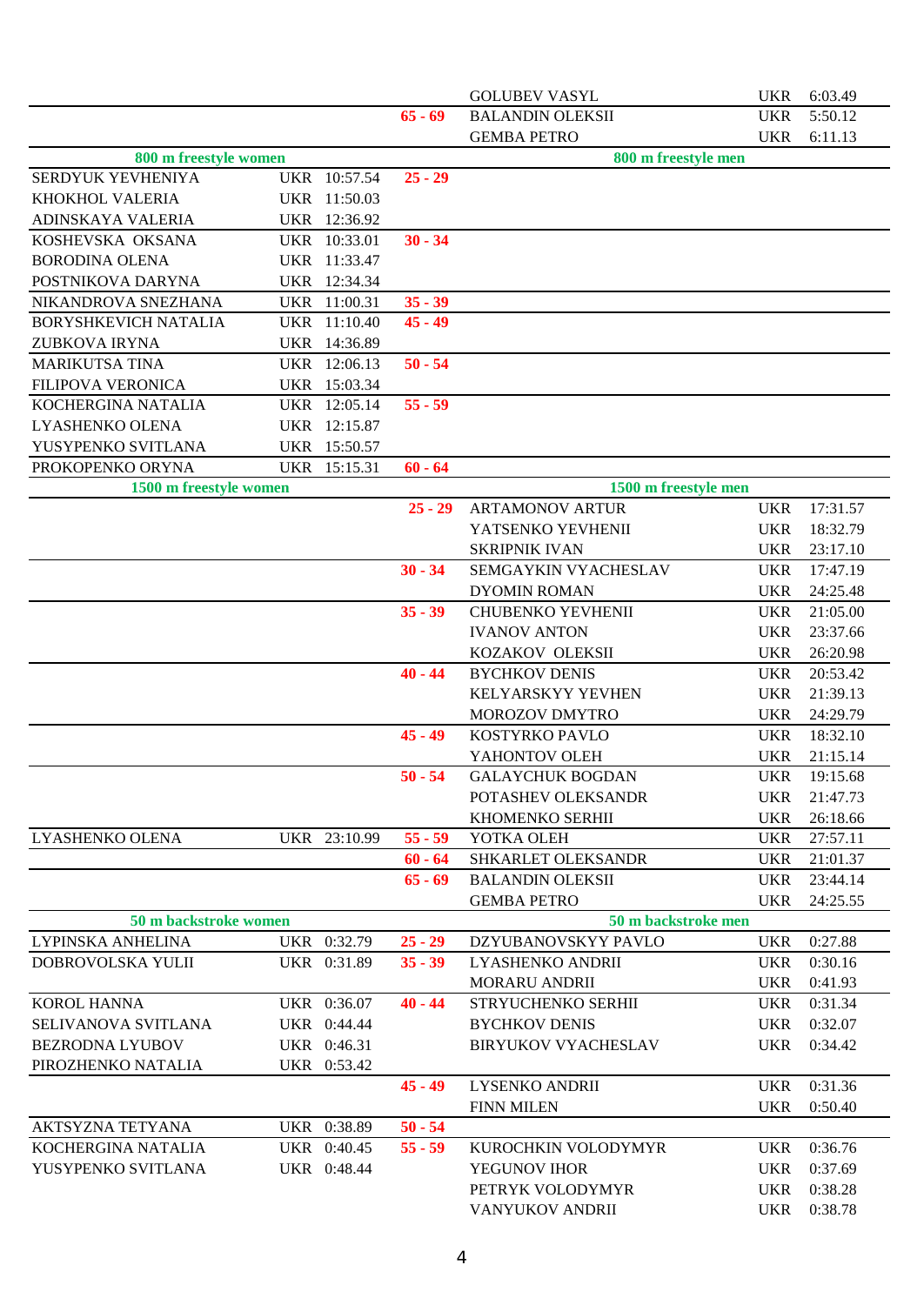|                          |             |           | KOSTRYTSIA ANDRII          | 0:39.16<br><b>UKR</b> |
|--------------------------|-------------|-----------|----------------------------|-----------------------|
|                          |             |           | PYASETSKYY YURII           | <b>UKR</b><br>0:40.77 |
|                          |             |           | <b>BESPALOV VOLODYMYR</b>  | 0:44.32<br><b>UKR</b> |
|                          |             |           | YOTKA OLEH                 | <b>UKR</b><br>0:47.81 |
| BRYLYAKOVA SVITLANA      | UKR 0:50.68 | $60 - 64$ | KLIMKO MYKOLA              | 0:36.57<br><b>UKR</b> |
| <b>SMIRNOVA SVITLANA</b> | UKR 1:02.69 |           | <b>BORODIN ANDRII</b>      | 0:37.20<br><b>UKR</b> |
|                          |             |           | <b>ZAYTSEV BORYS</b>       | 0:38.83<br><b>UKR</b> |
|                          |             |           | KORSHYKOV ANDRII           | <b>UKR</b><br>0:40.22 |
|                          |             | $65 - 69$ | <b>LARIONOV SERHII</b>     | 0:46.99<br><b>UKR</b> |
|                          |             | $70 - 74$ | MAYDANOV VOLODYMYR         | <b>UKR</b><br>0:52.23 |
|                          |             | $75 - 79$ | SHEVCHENKO VALERII         | <b>UKR</b><br>0:59.97 |
|                          |             | $80 - 84$ | DOTSENKO SERHII            | <b>UKR</b><br>0:59.85 |
| 100 m backstroke women   |             |           | 100 m backstroke men       |                       |
| DOBROVOLSKA YULII        | UKR 1:08.99 | $35 - 39$ | LYASHENKO ANDRII           | <b>UKR</b><br>1:04.86 |
|                          |             |           | LUSTYUK OLEKSANDR          | <b>UKR</b><br>1:13.29 |
|                          |             |           | MARTINENKO DMYTRO          | <b>UKR</b><br>1:20.16 |
| <b>KOROL HANNA</b>       | UKR 1:19.09 | $40 - 44$ | STRYUCHENKO SERHII         | <b>UKR</b><br>1:07.57 |
|                          |             |           | <b>BYCHKOV DENYS</b>       | <b>UKR</b><br>1:09.31 |
|                          |             |           | <b>BIRYUKOV VYACHESLAV</b> | <b>UKR</b><br>1:15.59 |
| SEREDYUK ALINA           | UKR 1:57.77 | $45 - 49$ | <b>LYSENKO ANDRII</b>      | <b>UKR</b><br>1:09.22 |
| <b>AKTSYZNA TETYANA</b>  | UKR 1:25.01 | $50 - 54$ |                            |                       |
| KOCHERGINA NATALIA       | UKR 1:26.81 | $55 - 59$ | KUROCHKIN VOLODYMYR        | 1:21.49<br><b>UKR</b> |
| <b>ZHARUK NINA</b>       | UKR 1:32.81 |           | VANYUKOV ANDRII            | <b>UKR</b><br>1:32.00 |
| TARASOVA SVITLANA        | UKR 1:45.05 |           |                            |                       |
| PEROVA ALLA              | UKR 1:44.15 | $60 - 64$ | <b>ZAYTSEV BORYS</b>       | 1:23.35<br><b>UKR</b> |
|                          |             |           | KORSHYKOV ANDRII           | <b>UKR</b><br>1:29.45 |
|                          |             |           | <b>BARANIK MYKOLA</b>      | <b>UKR</b><br>1:49.43 |
|                          |             | $65 - 69$ | <b>LARIONOV SERHII</b>     | <b>UKR</b><br>1:47.64 |
|                          |             | $75 - 79$ | PROKOPENKO VALERII         | 1:56.10<br><b>UKR</b> |
|                          |             |           | SHEVCHENKO VALERII         | <b>UKR</b><br>2:18.64 |
| 200 m backstroke women   |             |           | 200 m backstroke men       |                       |
| KOSHEVSKA OKSANA         | UKR 2:37.29 | $30 - 34$ |                            |                       |
| <b>BORODINA OLENA</b>    | UKR 3:04.46 |           |                            |                       |
| <b>ROMANOV SABINA</b>    | UKR 2:52.97 | $35 - 39$ | LYASHENKO ANDRII           | <b>UKR</b><br>2:23.38 |
| <b>KOROL HANNA</b>       | UKR 2:56.81 | $40 - 44$ | <b>BYCHKOV DENYS</b>       | 2:33.63<br><b>UKR</b> |
|                          |             |           | STRYUCHENKO SERHII         | 2:35.93<br><b>UKR</b> |
|                          |             |           | <b>BIRYUKOV VYACHESLAV</b> | 2:46.80<br><b>UKR</b> |
| MILINKOVSKAYA DIANA      | UKR 2:44.69 | $45 - 49$ | <b>LYSENKO ANDRII</b>      | 2:30.72<br><b>UKR</b> |
|                          |             |           | <b>FINN MILEN</b>          | <b>UKR</b><br>4:10.30 |
| KOCHERGINA NATALIA       | UKR 3:06.99 | $55 - 59$ | NEMCHENKO VALERII          | 3:51.07<br><b>UKR</b> |
| <b>ZHARUK NINA</b>       | UKR 3:12.11 |           | YEGUNOV IHOR               | <b>UKR</b><br>3:05.38 |
|                          |             |           | VANYUKOV ANDRII            | 3:48.18<br><b>UKR</b> |
|                          |             |           | YOTKA OLEH                 | <b>UKR</b><br>3:49.19 |
| <b>VRUBEL NATALIA</b>    | UKR 3:32.37 | $60 - 64$ | <b>ZAYTSEV BORYS</b>       | 3:02.35<br><b>UKR</b> |
| BRYLYAKOVA SVITLANA      | UKR 4:08.00 |           | <b>BARANYK MYKOLA</b>      | <b>UKR</b><br>3:50.68 |
|                          |             | $65 - 69$ | <b>LARIONOV SERHII</b>     | <b>UKR</b><br>3:51.21 |
|                          |             | $75 - 79$ | SHEVCHENKO VALERII         | <b>UKR</b><br>4:57.54 |
| 50 m breaststroke women  |             |           | 50 m breaststroke men      |                       |
|                          |             | $25 - 29$ | <b>ARTAMONOV ARTUR</b>     | 0:29.13<br><b>UKR</b> |
|                          |             |           | PANCHENKO ARTEM            | 0:31.79<br><b>UKR</b> |
|                          |             |           | <b>KULIK ROMAN</b>         | 0:33.59<br><b>UKR</b> |
|                          |             |           | <b>KOVALEV SERHII</b>      | <b>UKR</b><br>0:37.31 |
| IZMAYLOVA KATERYNA       | UKR 0:45.53 | $30 - 34$ | <b>CHERKASOV DMYTRO</b>    | 0:28.46<br><b>UKR</b> |
| PUZIKOVA KATERYNA        | UKR 1:00.10 |           | STEPANENKO MYKYTA          | <b>UKR</b><br>0:33.91 |
|                          |             |           | KOSENKO MYKOLA             | 0:40.78<br><b>UKR</b> |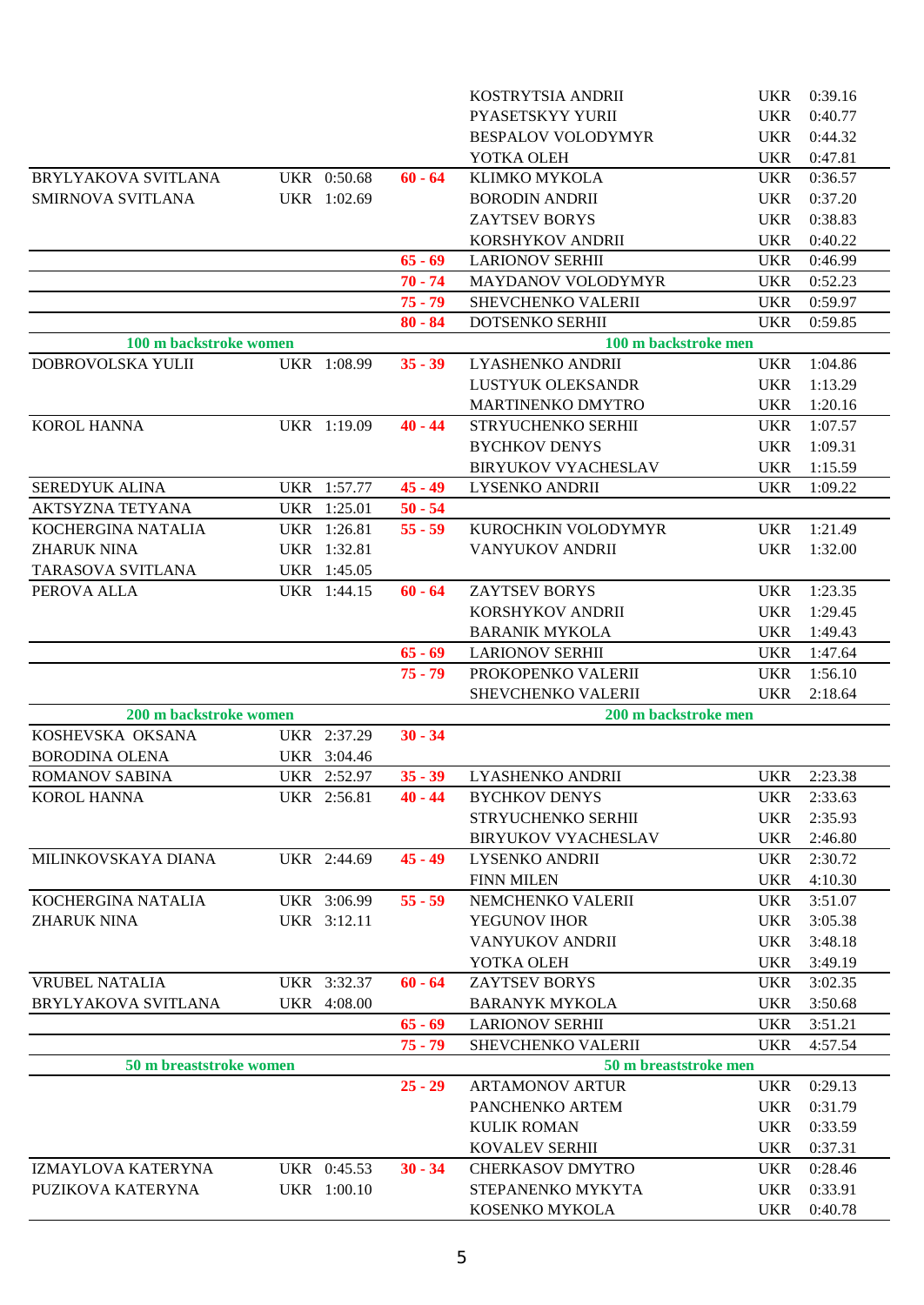| MOTRYCH YEVHENIYA                           | UKR 0:47.27 | $35 - 39$ | <b>KVITA SERHII</b>               | <b>UKR</b>               | 0:33.04            |
|---------------------------------------------|-------------|-----------|-----------------------------------|--------------------------|--------------------|
|                                             |             |           | LUSTYUK OLEKSANDR                 | <b>UKR</b>               | 0:34.54            |
|                                             |             |           | <b>MORARU ANDRII</b>              | <b>UKR</b>               | 0:40.96            |
| KLEIMYONOVA OLEKSANDRA                      | UKR 0:35.35 | $40 - 44$ | <b>BUKHANTSOV OLEKSII</b>         | <b>UKR</b>               | 0:34.43            |
| <b>RODZINA VIRA</b>                         | UKR 0:46.77 | $40 - 44$ | ALIYEVSKYY DMYTRO                 | <b>UKR</b>               | 0:39.69            |
| SHKLYARUK OLESYA                            | UKR 0:53.38 | $40 - 44$ | MATVIYCHUK VYACHESLAV             | <b>UKR</b>               | 0:40.40            |
| PANCHENKO OLGA                              | UKR 0:39.19 | $45 - 49$ | PASHCHENKO VITALIY                | <b>UKR</b>               | 0:35.13            |
| <b>SHEREMET YULII</b>                       | UKR 0:40.08 |           | MALASHEVSKIY OLEKSANDR            | <b>UKR</b>               | 0:39.88            |
|                                             |             |           | <b>FINN MILEN</b>                 | <b>UKR</b>               | 0:40.40            |
| <b>SHARAFAN SVITLANA</b>                    | UKR 0:41.84 | $50 - 54$ | SHEREMET DMYTRO                   | <b>UKR</b>               | 0:35.82            |
| <b>MARIKUTSA TINA</b>                       | UKR 0:42.53 |           | NEHREBETSKYY IHOR                 | <b>UKR</b>               | 0:36.82            |
| YERMAKOVA LYUDMYLA                          | UKR 0:44.06 |           | <b>IOFFE ARTUR</b>                | <b>UKR</b>               | 0:38.24            |
| <b>PUZ MARYNA</b>                           | UKR 0:44.41 |           | KOVALENKO OLEKSANDR               | <b>UKR</b>               | 0:38.94            |
|                                             |             |           | NEMCHENKO VALERII                 | <b>UKR</b>               | 0:41.47            |
|                                             |             |           | <b>CHMIR IHOR</b>                 | <b>UKR</b>               | 0:42.24            |
|                                             |             |           | KONYAEV RUSLAN                    | <b>UKR</b>               | 0:42.40            |
| <b>VALYASHKO NATALIA</b>                    | UKR 0:41.72 | $55 - 59$ | <b>MEDVEDEV IHOR</b>              | <b>UKR</b>               | 0:33.56            |
| PIDLISNA TETYANA                            | UKR 0:50.46 |           | YEGUNOV IHOR                      | <b>UKR</b>               | 0:38.04            |
| <b>TARASOVA SVITLANA</b>                    | UKR 0:52.58 |           | <b>MAGIROVSKY VALERII</b>         | <b>UKR</b>               | 0:39.08            |
|                                             |             |           | YAREMCHUK SERHII                  | <b>UKR</b>               | 0:39.79            |
|                                             |             |           | LUHOVYY MYKOLA                    | <b>UKR</b>               | 0:40.33            |
|                                             |             |           | KOSTRYTSIA ANDRII                 | <b>UKR</b>               | 0:40.49            |
|                                             |             |           | PYASETSKYY YURII                  | <b>UKR</b>               | 0:40.90            |
| <b>CHUBAROVA TETYANA</b>                    | UKR 1:03.65 | $60 - 64$ | <b>MERINOV YURII</b>              | <b>UKR</b>               | 0:38.55            |
| SMIRNOVA SVITLANA                           | UKR 1:03.98 |           | <b>MURASHKO VALERII</b>           | <b>UKR</b>               | 0:38.73            |
| <b>AHMEDOVA DANA</b>                        | UKR 0:33.11 |           | <b>VIYUK YURII</b>                | <b>UKR</b>               | 0:38.86            |
|                                             |             |           | <b>ILYIN OLEKSANDR</b>            | <b>UKR</b>               | 0:39.14            |
|                                             |             |           | PANCHENKO VICTOR                  | <b>UKR</b>               | 0:39.54            |
|                                             |             |           | <b>OLIYNYK MYKOLA</b>             | <b>UKR</b>               | 0:41.79            |
|                                             |             | $65 - 69$ | <b>VYSOCHYN VALERII</b>           | <b>UKR</b>               | 0:42.13            |
|                                             |             |           | MALINOVSKHYY DYMYTRII             | <b>UKR</b>               | 0:46.52            |
|                                             |             |           | SYNYTSYA OLEKSANDR                | <b>UKR</b>               | 0:52.02            |
|                                             |             | $80 - 84$ | DOTSENKO SERHII                   | <b>UKR</b>               | 0:55.80            |
| 100 m breaststroke women<br>KHOKHOL VALERIA |             | $25 - 29$ | 100 m breaststroke men            |                          |                    |
|                                             | UKR 1:25.34 |           | PANCHENKO ARTEM<br>KOVALEV SERHII | <b>UKR</b><br><b>UKR</b> | 1:08.82<br>1:26.48 |
| PUZIKOVA KATERYNA                           | UKR 2:11.75 | $30 - 34$ | <b>CHERKASOV DMYTRO</b>           | <b>UKR</b>               | 1:02.45            |
|                                             |             |           | <b>BELENETS VITALIY</b>           | <b>UKR</b>               | 1:27.44            |
| ROMANOVA SABINA                             | UKR 1:24.16 | $35 - 39$ | KURYLOV OLEKSANDR                 | <b>UKR</b>               | 1:27.15            |
| KLEIMYONOVA OLEKSANDRA                      | UKR 1:19.34 | $40 - 44$ | <b>BUKHANTSOV OLEKSII</b>         | UKR                      | 1:18.03            |
| RODZINA VIRA                                | UKR 1:41.05 |           | MATVIYCHUK VYACHESLAV             | UKR                      | 1:29.24            |
| SHKLYARUK OLESYA                            | UKR 1:54.77 |           | ALIYEVSKYH DMYTRO                 | <b>UKR</b>               | 1:32.36            |
| PANCHENKO OLGA                              | UKR 1:26.08 | $45 - 49$ | <b>VOROBEYCHYK OLEH</b>           | UKR                      | 1:32.34            |
| SHEREMET YULII                              | UKR 1:29.41 |           | SHEVCHENKO OLEKSII                | <b>UKR</b>               | 1:41.62            |
| TSETSENOVA OLGA                             | UKR 1:47.70 |           |                                   |                          |                    |
| <b>MARIKUTSA TINA</b>                       | UKR 1:31.40 | $50 - 54$ | KLYATSKYY OLEH                    | <b>UKR</b>               | 1:18.14            |
| SHARAFAN SVITLANA                           | UKR 1:32.86 |           | NEHREBETSKYY IHOR                 | <b>UKR</b>               | 1:20.50            |
| <b>FEDAN TETYANA</b>                        | UKR 1:37.86 |           | <b>IOFFE ARTUR</b>                | <b>UKR</b>               | 1:22.82            |
| <b>PUZ MARYNA</b>                           | UKR 1:39.44 |           | KOVALENKO OLEKSANDR               | <b>UKR</b>               | 1:28.67            |
| PONAMARENKO TETYANA                         | UKR 1:47.78 |           | NEMCHENKO VALERII                 | UKR                      | 1:33.52            |
|                                             |             |           | <b>KONYAEV RUSLAN</b>             | <b>UKR</b>               | 1:35.27            |
| VALYASHKO NATALIA                           | UKR 1:36.35 | $55 - 59$ | YAREMCHUK SERHII                  | UKR                      | 1:25.12            |
| PIDLISNA TETYANA                            | UKR 1:47.68 |           | <b>NYKORUK OLEH</b>               | <b>UKR</b>               | 1:26.87            |
|                                             |             |           | <b>MAGIROVSKYY VALERII</b>        | <b>UKR</b>               | 1:28.21            |
|                                             |             |           | LUHOVYY MYKOLA                    |                          | UKR 1:28.39        |
|                                             |             |           |                                   |                          |                    |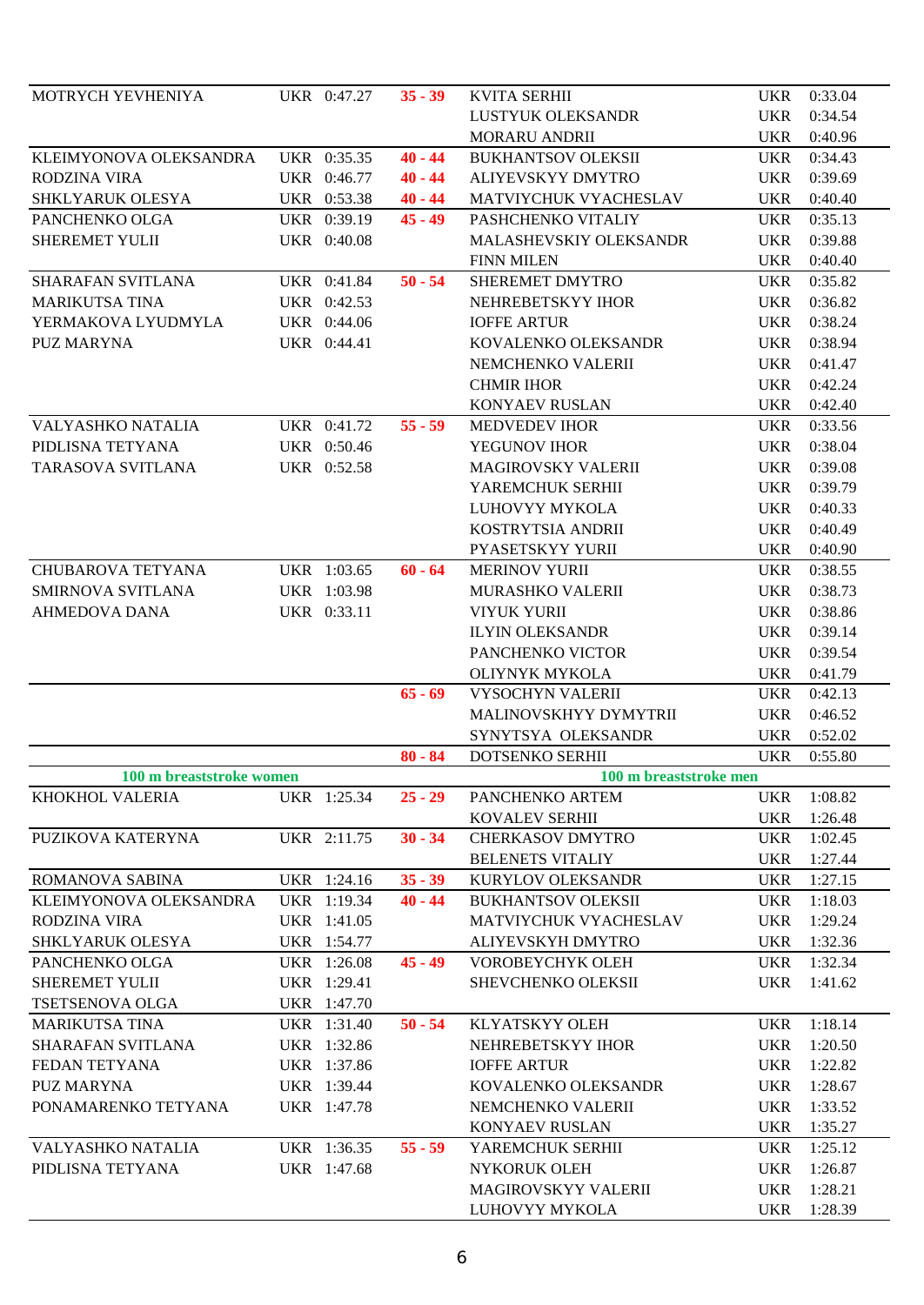| SMIRNOVA SVITLANA        | UKR 2:20.61 | $60 - 64$ | SHKARLET OLEKSANDR        |            | UKR 1:25.82 |
|--------------------------|-------------|-----------|---------------------------|------------|-------------|
| AHMEDOVA DANA            | UKR 1:11.44 |           | <b>VIYUK YURII</b>        | <b>UKR</b> | 1:27.14     |
|                          |             |           | PANCHENKO VICTOR          | <b>UKR</b> | 1:30.76     |
|                          |             |           | <b>ILYIN OLEKSANDR</b>    | UKR        | 1:31.56     |
|                          |             | $65 - 69$ | VYSOCHYN VALERII          | <b>UKR</b> | 1:34.35     |
|                          |             |           | MALINOVSKYY DYMYTRII      | UKR        | 1:46.72     |
|                          |             |           | SYNYTSYA OLEKSANDR        | <b>UKR</b> | 1:59.46     |
|                          |             |           | VOROZHEINOV VOLODYMYR     | UKR        | 2:32.82     |
| 200 m breaststroke women |             |           | 200 m breaststroke men    |            |             |
| <b>BORODINA OLENA</b>    | UKR 3:20.35 | $30 - 34$ | KOSENKO MYKOLA            | <b>UKR</b> | 3:15.61     |
| IZMAYLOVA KATERYNA       | UKR 3:29.09 |           | POLYANSKYY ANDRII         | UKR        | 3:18.94     |
| POSTNIKOVA DARYNA        | UKR 4:00.86 |           | LINYVYY OLEKSANDR         | <b>UKR</b> | 3:26.54     |
| PUZIKOVA KATERYNA        | UKR 4:49.03 |           |                           |            |             |
| FEDOROVSKAYA NADIYA      | UKR 3:37.98 | $35 - 39$ | KORNIENKO SERHII          | UKR        | 2:50.94     |
| MOTRYCH YEVHENIYA        | UKR 3:47.47 |           | <b>IVANOV ANTON</b>       | <b>UKR</b> | 3:09.63     |
|                          |             |           | KURYLOV OLEKSANDR         | <b>UKR</b> | 3:24.34     |
|                          |             | $40 - 44$ | <b>GRITSENKO PETRO</b>    | UKR        | 3:05.79     |
|                          |             |           | MATVIYCHUK VYACHESLAV     | UKR        | 3:18.09     |
| PANCHENKO OLGA           | UKR 3:14.40 | $45 - 49$ | PASHCHENKO VITALIY        | UKR        | 3:24.27     |
| SHEREMET YULII           | UKR 3:22.06 |           |                           |            |             |
| TSETSENOVA OLGA          | UKR 3:56.09 |           |                           |            |             |
| <b>MARIKUTSA TINA</b>    | UKR 3:20.42 | $50 - 54$ | NEHREBETSKYY IHOR         | UKR        | 2:55.65     |
| SHARAFAN SVITLANA        | UKR 3:23.65 |           | <b>IOFFE ARTUR</b>        | UKR        | 3:00.29     |
| PONAMARENKO TETYANA      | UKR 3:54.25 |           | NEMCHENKO VALERII         | UKR        | 3:27.35     |
|                          |             |           | <b>CHMIR IHOR</b>         | UKR        | 3:46.96     |
| VALYASHKO NATALIA        | UKR 3:36.41 | $55 - 59$ | NIKORUK OLEH              | UKR        | 3:12.02     |
| PODLISNA TETYANA         | UKR 3:56.24 |           | YAREMCHUK SERHII          | UKR        | 3:15.13     |
| <b>AHMEDOVA DANA</b>     | UKR 2:38.28 |           | LUHOVYY MYKOLA            | UKR        | 3:19.52     |
|                          |             |           | PYASETSKYY YURII          | <b>UKR</b> | 3:27.60     |
|                          |             |           | <b>MALKIN OLEKSANDR</b>   | <b>UKR</b> | 3:49.51     |
|                          |             | $60 - 64$ | <b>ILYIN OLEKSANDR</b>    | UKR        | 3:35.93     |
|                          |             | $65 - 69$ | MALINOVSKYY DYMYTRII      | UKR        | 4:08.91     |
|                          |             |           | VOROZHEINOV VOLODYMYR     | UKR        | 5:33.43     |
| 50 m butterfly women     |             |           | 50 m butterfly men        |            |             |
| ADINSKAYA VALERIA        | UKR 0:33.59 | $25 - 29$ | PAVLIK OLEH               | <b>UKR</b> | 0:26.19     |
|                          |             |           | DZYUBANOVSKYY PAVLO       | <b>UKR</b> | 0:26.73     |
|                          |             |           | SHKARLAT OLEKSANDR        | <b>UKR</b> | 0:28.16     |
|                          |             |           | <b>KULIK ROMAN</b>        | <b>UKR</b> | 0:28.36     |
|                          |             |           | PANCHENKO ARTEM           | <b>UKR</b> | 0:28.94     |
|                          |             |           | <b>TROITSKYY ANDRII</b>   | <b>UKR</b> | 0:29.38     |
|                          |             |           | KOVALEV SERHII            | <b>UKR</b> | 0:31.67     |
| POSTNIKOVA DARYNA        | UKR 0:48.51 | $30 - 34$ | SAMOYLENKO EVHEN          | <b>UKR</b> | 0:26.77     |
|                          |             |           | POLYANSKYY ANDRII         | <b>UKR</b> | 0:29.53     |
|                          |             |           | <b>CHUMAK EVHEN</b>       | <b>UKR</b> | 0:29.58     |
|                          |             |           | LINYVYY OLEKSANDR         | <b>UKR</b> | 0:32.50     |
| <b>DUDNIK OLGA</b>       | UKR 0:36.98 | $35 - 39$ | PRON ARTEM                | <b>UKR</b> | 0:25.28     |
| FEDOROVSKAYA NADIYA      | UKR 0:37.43 |           | <b>IZOTOV PAVLO</b>       | <b>UKR</b> | 0:29.68     |
| DOMANOVA IRYNA           | UKR 0:37.55 |           | <b>GARBARENKO OLEKSII</b> | <b>UKR</b> | 0:30.24     |
|                          |             |           | KORNIENKO SERHII          | <b>UKR</b> | 0:30.64     |
|                          |             |           | <b>MORARU ANDRII</b>      | <b>UKR</b> | 0:35.25     |
|                          |             |           | TSULUKIYA DMYTRO          | <b>UKR</b> | 0:36.79     |
| MAKOVETSKAYA SVITLANA    | UKR 0:37.67 | $40 - 44$ | <b>BUKHANTSOV OLEKSII</b> | <b>UKR</b> | 0:30.61     |
| PIROZHENKO NATALIA       | UKR 0:49.94 |           | STRYUCHENKO SERHII        | <b>UKR</b> | 0:30.63     |
|                          |             |           | KULKOV YEVHEN             | <b>UKR</b> | 0:30.64     |
|                          |             |           | <b>KOKIN YURII</b>        | <b>UKR</b> | 0:30.67     |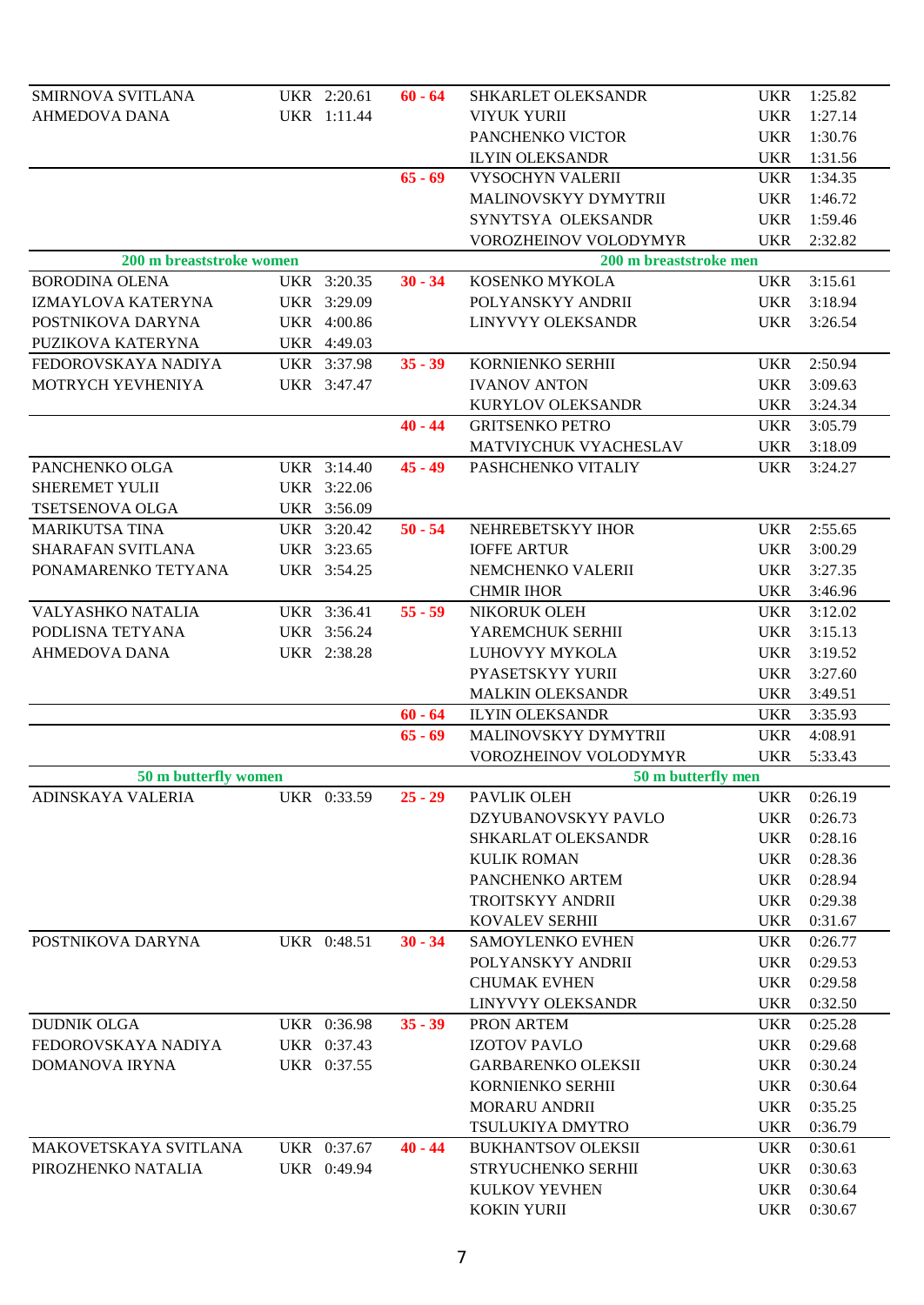|                           |             |           | <b>IVANOV DMYTRO</b>      | <b>UKR</b> | 0:35.89 |
|---------------------------|-------------|-----------|---------------------------|------------|---------|
|                           |             |           | <b>MOROZOV DMYTRO</b>     | <b>UKR</b> | 0:36.88 |
|                           |             |           | <b>MALOV SERHII</b>       | <b>UKR</b> | 0:37.04 |
|                           |             |           | KOTELNYTSKYY MAKSYM       | <b>UKR</b> | 0:42.60 |
| SHESTOPALOVA YULII        | UKR 0:36.35 | $45 - 49$ | KOSTYRKO PAVLO            | <b>UKR</b> | 0:28.48 |
|                           |             |           | <b>ZAKALOV IHOR</b>       | <b>UKR</b> | 0:28.56 |
|                           |             |           | YAKHNO ANATOLII           | <b>UKR</b> | 0:32.45 |
|                           |             |           | MALASHEVSKYY OLEKSANDR    | <b>UKR</b> | 0:35.09 |
|                           |             |           | <b>FINN MILEN</b>         | <b>UKR</b> | 0:43.48 |
| SHARAFAN SVITLANA         | UKR 0:37.62 | $50 - 54$ | <b>KROT STANISLAV</b>     | <b>UKR</b> | 0:29.90 |
| REZNIK TETYANA            | UKR 0:38.54 |           | <b>KLYATSKYY OLEH</b>     | <b>UKR</b> | 0:32.23 |
| <b>PUZ MARYNA</b>         | UKR 0:39.67 |           | MARTIYENKO YEVHEN         | <b>UKR</b> | 0:34.00 |
| PONAMARENKO TETYANA       | UKR 0:55.34 |           | <b>MISIK OLEKSANDR</b>    | <b>UKR</b> | 0:35.07 |
|                           |             |           | KOVALENKO OLEKSANDR       | <b>UKR</b> | 0:37.01 |
|                           |             |           | NEMCHENKO VALERII         | <b>UKR</b> | 0:47.26 |
|                           |             | $55 - 59$ | <b>DMYTROV SERHII</b>     | <b>UKR</b> | 0:29.36 |
|                           |             |           | <b>MEDVEDEV IHOR</b>      | <b>UKR</b> | 0:29.80 |
|                           |             |           | MAGIROVSKYY VALERII       | <b>UKR</b> | 0:31.61 |
|                           |             |           | <b>IVANOV OLEKSANDR</b>   | <b>UKR</b> | 0:33.12 |
|                           |             |           | <b>VANYUKOV ANDRII</b>    | <b>UKR</b> | 0:36.81 |
| <b>AGALAKOVA SVITLANA</b> | UKR 0:50.57 | $60 - 64$ | KLYMKO MYKOLA             | <b>UKR</b> | 0:33.78 |
|                           |             |           | YURCHUK ANDRII            | <b>UKR</b> | 0:34.98 |
|                           |             |           | <b>FLENTEY OLEH</b>       | <b>UKR</b> | 0:50.10 |
|                           |             | $65 - 69$ | <b>BALANDIN OLEKSII</b>   | <b>UKR</b> | 0:35.47 |
|                           |             | $70 - 74$ | <b>MAYDANOV VOLODYMYR</b> | <b>UKR</b> | 0:57.42 |
| 100m butterfly women      |             |           | 100 m butterfly men       |            |         |
|                           |             | $25 - 29$ | TROITSKYY ANDRII          | <b>UKR</b> | 1:10.01 |
|                           |             |           | <b>SKRYPNYK IVAN</b>      | <b>UKR</b> | 1:17.74 |
|                           |             | $30 - 34$ | SEMGAYKIN VYACHESLAV      | <b>UKR</b> | 0:58.88 |
|                           |             |           | POLYANSKY ANDRII          | <b>UKR</b> | 1:07.21 |
| <b>MATSUPKO NATALIA</b>   | UKR 1:14.94 | $35 - 39$ | PRON ARTEM                | <b>UKR</b> | 0:56.28 |
| ROMANENKO SVITLANA        | UKR 1:48.81 |           | <b>GARBARENKO OLEKSII</b> | <b>UKR</b> | 1:15.79 |
|                           |             | $40 - 44$ | <b>BYCHKOV DENYS</b>      | <b>UKR</b> | 1:10.93 |
| MILINKOVSKAYA DIANA       | UKR 1:20.62 | $45 - 49$ | DOSENKO VLADISLAV         | <b>UKR</b> | 1:32.45 |
| BORYSHKEVICH NATALIA      | UKR 1:28.49 |           |                           |            |         |
| REZNIK TETYANA            | UKR 1:33.01 | $50 - 54$ | <b>KROT STANISLAV</b>     | <b>UKR</b> | 1:11.12 |
|                           |             |           | <b>BOLHARIN OLEKSANDR</b> | <b>UKR</b> | 1:29.54 |
|                           |             | $60 - 64$ | YURCHUK ANDRII            | <b>UKR</b> | 1:17.11 |
|                           |             | $65 - 69$ | <b>BALANDIN OLEKSII</b>   | <b>UKR</b> | 1:26.41 |
| 200m butterfly women      |             |           | 200 m butterfly men       |            |         |
| <b>MATSUPKO NATALIA</b>   | UKR 2:46.46 | $35 - 39$ | PRON ARTEM                | <b>UKR</b> | 2:22.25 |
|                           |             | $40 - 44$ | <b>BYCHKOV DENYS</b>      | <b>UKR</b> | 2:59.38 |
|                           |             | $45 - 49$ | DOSENKO VLADISLAV         | <b>UKR</b> | 3:45.02 |
|                           |             | $50 - 54$ | MOLE STANISLAV            | <b>UKR</b> | 3:08.31 |
|                           |             | $60 - 64$ | YURCHUK ANDRII            | <b>UKR</b> | 3:12.08 |
|                           |             | $65 - 69$ | <b>BALANDIN OLEKSII</b>   | <b>UKR</b> | 3:22.47 |
| 100 m i. medley women     |             |           | 100 m i. medley men       |            |         |
| KHOKHOL VALERIA           | UKR 1:16.39 | $25 - 29$ | PAVLIK OLEH               | <b>UKR</b> | 1:00.23 |
| SHTEIHERT ALINA           | UKR 1:30.75 |           | DZYUBANOVSKYY PAVLO       | <b>UKR</b> | 1:04.08 |
|                           |             |           | PANCHENKO ARTEM           | <b>UKR</b> | 1:06.65 |
|                           |             |           | <b>SKRYPNYK IVAN</b>      | <b>UKR</b> | 1:17.17 |
| IZMAYLOVA KATERYNA        | UKR 1:30.82 | $30 - 34$ | SAMOYLENKO EVHENII        | <b>UKR</b> | 1:03.51 |
|                           |             |           | LINYVYY OLEKSANDR         | <b>UKR</b> | 1:22.96 |
|                           |             |           | KOSENKO MYKOLA            | <b>UKR</b> | 1:28.64 |
| <b>DOMANOVA IRYNA</b>     | UKR 1:27.91 | $35 - 39$ | <b>KVITA SERHII</b>       | <b>UKR</b> | 1:06.02 |
|                           |             |           |                           |            |         |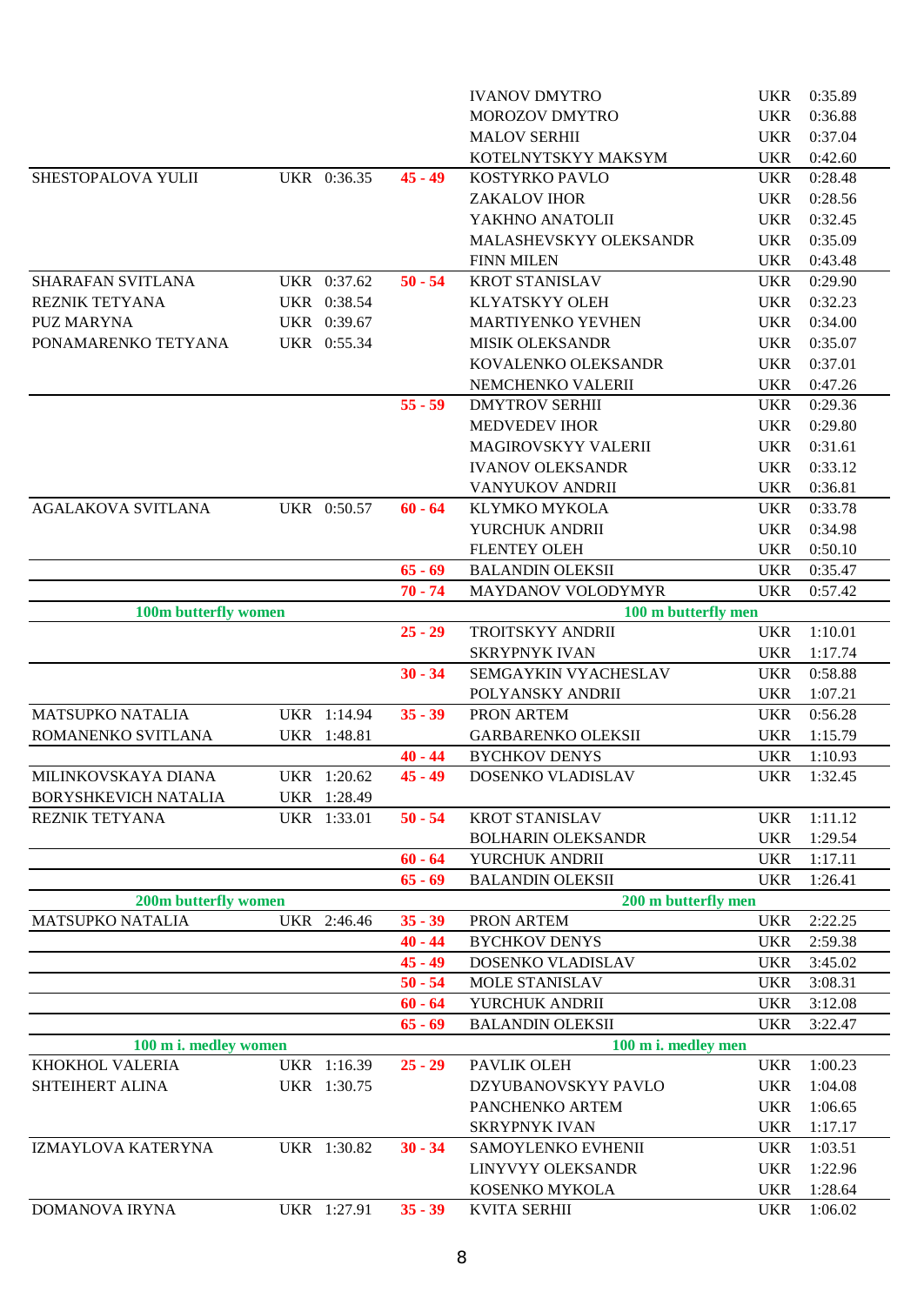| FEDOROVSKAYA NADIYA         | UKR 1:28.79 |           | KORNIENKO SERHII                              |                          | UKR 1:09.56        |
|-----------------------------|-------------|-----------|-----------------------------------------------|--------------------------|--------------------|
| ROMANENKO SVITLANA          | UKR 1:42.46 |           | LUSTYUK OLEKSANDR                             | <b>UKR</b>               | 1:12.17            |
| MOTRYCH YEVHENIYA           | UKR 1:44.80 |           | <b>GARBARENKO OLEKSII</b>                     | <b>UKR</b>               | 1:16.06            |
| SOKOLOVSKAYA OLENA          | UKR 2:14.30 |           | <b>IVANOV ANTON</b>                           | <b>UKR</b>               | 1:20.50            |
|                             |             |           | <b>MORARU ANDRII</b>                          | <b>UKR</b>               | 1:24.86            |
| SELIVANOVA SVITLANA         | UKR 1:42.68 | $40 - 44$ | STRYUCHENKO SERHII                            | <b>UKR</b>               | 1:08.05            |
| PIROZHENKO NATALIA          | UKR 1:52.54 |           | <b>BUKHANTSOV OLEKSII</b>                     | UKR                      | 1:11.81            |
| SHKLYARUK OLESYA            | UKR 1:58.42 |           | <b>KULKOV YEVHEN</b>                          | <b>UKR</b>               | 1:12.05            |
|                             |             |           | <b>IVANOV DMYTRO</b>                          | <b>UKR</b>               | 1:20.89            |
|                             |             |           | ALIYEVSKY DMYTRO                              | <b>UKR</b>               | 1:23.62            |
|                             |             |           | <b>MALOV SERHII</b>                           | <b>UKR</b>               | 1:25.20            |
|                             |             |           | KOTELNYTSKYY MAKSYM                           | <b>UKR</b>               | 1:34.10            |
| MILINKOVSKAYA DIANA         | UKR 1:16.92 | $45 - 49$ | LYSENKO ANDRII                                | <b>UKR</b>               | 1:08.78            |
| SHESTOPALOVA YULII          | UKR 1:21.43 |           | <b>SPARROW OLEH</b>                           | <b>UKR</b>               | 1:27.34            |
| <b>BORYSHKEVICH NATALIA</b> | UKR 1:23.90 |           | <b>FINN MILEN</b>                             | <b>UKR</b>               | 1:32.93            |
| REZNIK TETYANA              | UKR 1:28.94 | $50 - 54$ | SHEREMET DMYTRO                               | <b>UKR</b>               | 1:09.84            |
| <b>PUZ MARYNA</b>           | UKR 1:31.10 |           | NEHREBETSKY IHOR                              | <b>UKR</b>               | 1:14.70            |
| PONAMARENKO TETYANA         | UKR 1:50.04 |           | POTASHEV OLEKSANDR                            | <b>UKR</b>               | 1:15.16            |
|                             |             | $50 - 54$ | KOVALENKO OLEKSANDR                           | <b>UKR</b>               | 1:20.97            |
|                             |             |           | <b>BOLHARIN OLEKSANDR</b>                     | UKR                      | 1:21.99            |
|                             |             |           | NEMCHENKO VALERII                             | <b>UKR</b>               | 1:34.13            |
| <b>ZHARUK NINA</b>          | UKR 1:37.41 | $55 - 59$ | MAGIROVSKYY VALERII                           | <b>UKR</b>               | 1:17.49            |
| TARASOVA SVITLANA           | UKR 1:41.46 |           | KUROCHKIN VOLODYMYR                           | <b>UKR</b>               | 1:18.76            |
| YUSYPENKO SVITLANA          | UKR 1:53.04 |           | NIKORUK OLEH                                  | <b>UKR</b>               | 1:21.79            |
|                             |             |           | LUHOVYY MYKOLA                                | <b>UKR</b>               | 1:22.11            |
| <b>AGALAKOVA SVITLANA</b>   | UKR 1:42.88 | $60 - 64$ | <b>BORODIN ANDRII</b>                         | <b>UKR</b>               | 1:17.49            |
| BRYLYAKOVA SVITLANA         | UKR 1:53.17 |           | SHKARLET OLEKSANDR                            | <b>UKR</b>               | 1:19.64            |
|                             |             |           | PANCHENKO VICTOR                              | <b>UKR</b>               | 1:21.04            |
|                             |             |           | <b>VIYUK YURII</b>                            | <b>UKR</b>               | 1:21.25            |
|                             |             |           | KORSHIKOV ANDRII                              | <b>UKR</b>               | 1:25.56            |
|                             |             |           | <b>FLENTEY OLEH</b>                           | <b>UKR</b>               | 1:54.30            |
|                             |             | $65 - 69$ | <b>BALANDIN OLEKSII</b>                       | <b>UKR</b>               | 1:24.12            |
|                             |             |           | MALINOVSKYY DYMYTRII                          | <b>UKR</b>               | 1:45.72            |
|                             |             |           | VOROZHEINOV VOLODYMYR                         |                          | UKR 2:18.34        |
| 200 m i. medley women       |             |           | 200 m i. medley men                           |                          |                    |
| <b>CREST VALERIA</b>        | UKR 2:58.96 | $25 - 29$ | <b>ARTAMONOV ARTUR</b>                        | <b>UKR</b>               | 2:08.29            |
| KOSHEVSKA OKSANA            | UKR 2:42.01 | $30 - 34$ | SEMGAIKIN VYACHESLAV                          | <b>UKR</b>               | 2:25.02            |
| <b>DOMANOVA IRYNA</b>       | UKR 3:14.40 | $35 - 39$ | <b>IZOTOV PAVLO</b>                           | <b>UKR</b>               | 2:36.17            |
| ROMANENKO SVITLANA          | UKR 3:48.50 |           |                                               |                          |                    |
| <b>ZHUK TETYANA</b>         | UKR 3:38.64 | $40 - 44$ | ALIYEVSKY DMYTRO                              | <b>UKR</b>               | 3:08.25            |
|                             |             |           | KOTELNYTSKY MAKSYM                            | <b>UKR</b>               | 3:21.90            |
| MILINKOVSKAYA DIANA         | UKR 2:46.86 | $45 - 49$ | PASHCHENKO VITALIY                            | <b>UKR</b>               | 3:22.45            |
| <b>STUPINA OLGA</b>         | UKR 2:52.92 |           |                                               |                          |                    |
| YELFIMOVA INGA              | UKR 2:56.00 |           |                                               |                          |                    |
| BORYSHKEVICH NATALIA        | UKR 2:57.50 |           |                                               |                          |                    |
| FEDAN TETYANA               | UKR 3:07.81 | $50 - 54$ | KOVALENKO OLEKSANDR                           | <b>UKR</b>               | 3:01.51            |
| AKTSYZNA TETYANA            | UKR 3:09.31 |           | <b>BOLHARIN OLEKSANDR</b>                     | <b>UKR</b>               | 3:06.47            |
| KOCHERGINA NATALIA          | UKR 3:05.74 | $55 - 59$ | YEGUNOV IHOR<br>KOSTRYTSIA ANDRII             | <b>UKR</b>               | 2:55.92<br>3:06.57 |
| <b>VRUBEL NATALIA</b>       | UKR 3:34.50 | $60 - 64$ | <b>BORODIN ANDRII</b>                         | <b>UKR</b>               | 2:54.31            |
| <b>AGALAKOVA SVITLANA</b>   |             |           | YURCHUK ANDRII                                | <b>UKR</b>               |                    |
|                             | UKR 3:49.27 |           |                                               | <b>UKR</b>               | 3:13.59            |
|                             |             | $65 - 69$ | <b>BARANIK MYKOLA</b>                         | <b>UKR</b>               | 4:10.24            |
|                             |             |           | <b>BALANDIN OLEKSII</b><br><b>GEMBA PETRO</b> | <b>UKR</b><br><b>UKR</b> | 3:04.74<br>3:24.02 |
| 400 m i. medley women       |             |           | 400 m i. medley men                           |                          |                    |
|                             |             |           |                                               |                          |                    |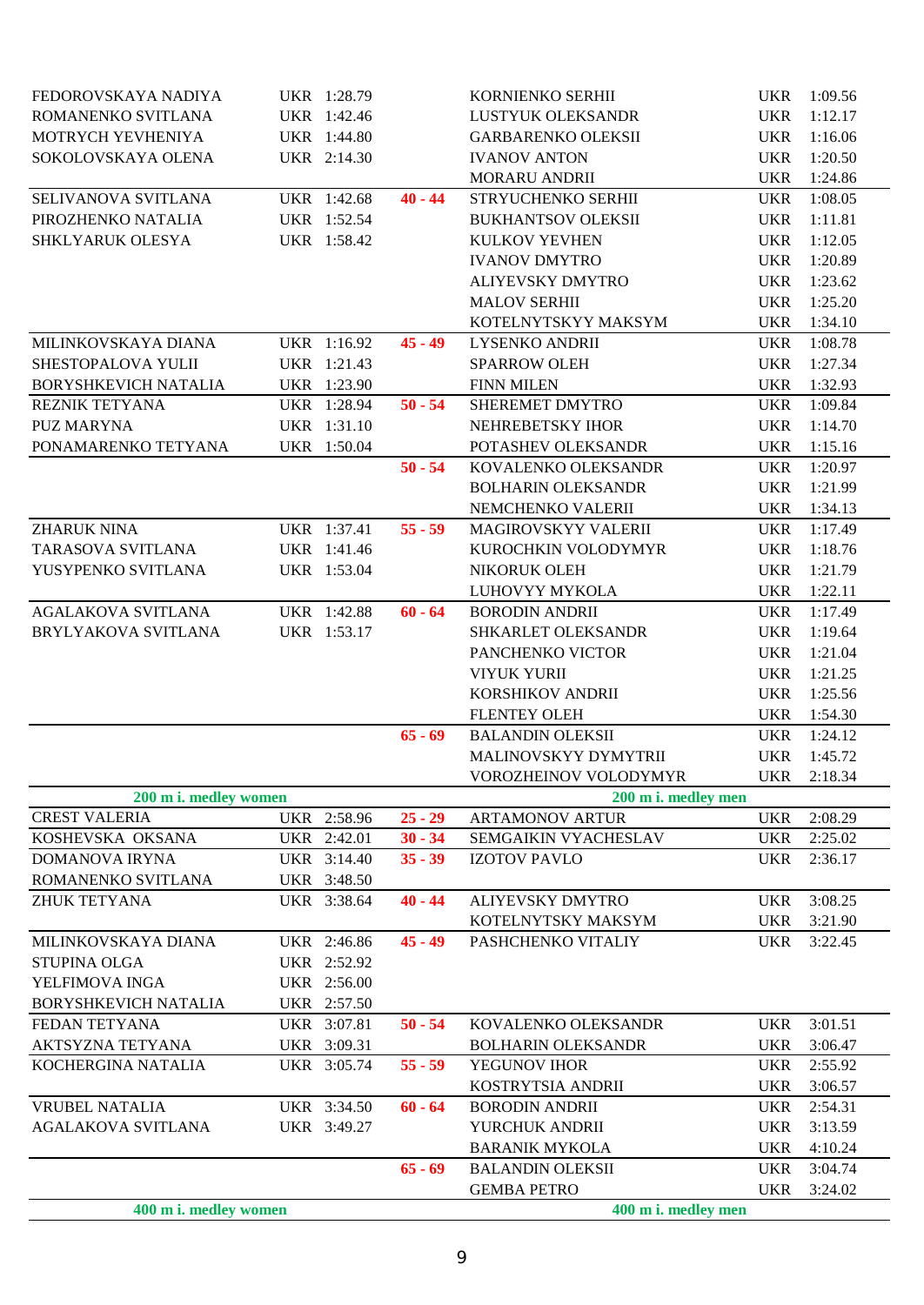| <b>BORODINA OLENA</b>   | UKR 6:22.81 | $30 - 34$            | SEMGAIKIN VYACHESLAV                                |            | UKR 5:11.24 |
|-------------------------|-------------|----------------------|-----------------------------------------------------|------------|-------------|
|                         |             |                      | <b>BELENETS VITALIY</b>                             | <b>UKR</b> | 6:15.17     |
| FEDOROVSKAYA NADIYA     | UKR 7:00.96 | $35 - 39$            |                                                     |            |             |
| <b>ZHUK TETYANA</b>     | UKR 7:45.33 | $40 - 44$            | <b>BYCHKOV DENYS</b>                                | UKR        | 5:53.28     |
|                         |             |                      | ALIYEVSKYY DMYTRO                                   | UKR        | 6:47.69     |
|                         |             |                      | MATVIYCHUK VYACHESLAV                               | <b>UKR</b> | 7:16.97     |
| MILINKOVSKAYA DIANA     | UKR 5:59.73 | $45 - 49$            |                                                     |            |             |
| <b>STUPINA OLGA</b>     | UKR 6:08.32 |                      |                                                     |            |             |
| FEDAN TETYANA           | UKR 6:40.96 | $50 - 54$            | <b>BOLHARIN OLEKSANDR</b>                           | UKR        | 6:54.55     |
|                         |             | $55 - 59$            | <b>MEDVEDEV IHOR</b>                                | <b>UKR</b> | 5:39.52     |
|                         |             |                      | KOSTRYTSIA ANDRII                                   | <b>UKR</b> | 6:31.36     |
|                         |             | $60 - 64$            | <b>BORODIN ANDRII</b>                               | <b>UKR</b> | 6:21.58     |
|                         |             |                      | <b>BARANIK MYKOLA</b>                               | <b>UKR</b> | 9:16.16     |
|                         |             | $65 - 69$            | <b>GEMBA PETRO</b>                                  | <b>UKR</b> | 7:31.25     |
| <b>SK NO STARS</b>      |             |                      | 4x50 m freestyle women<br>120-159 DOBROVOLSKA YULII | <b>UKR</b> | 1:58.40     |
|                         |             |                      | PALAMARCHUK MARIYA                                  |            |             |
|                         |             |                      | STUPINA OLGA                                        |            |             |
|                         |             |                      | <b>MATSUPKO NATALIA</b>                             |            |             |
| <b>SLOBOZHANSKIY</b>    |             |                      | KOSHEVSKA OKSANA                                    | <b>UKR</b> | 2:03.95     |
|                         |             |                      | PANCHENKO OLGA                                      |            |             |
|                         |             |                      |                                                     |            |             |
|                         |             |                      | SHESTOPALOVA YULII                                  |            |             |
|                         |             |                      | <b>VAVILOVA ANASTASIA</b>                           |            |             |
| <b>SKAZHENI KARASI</b>  |             |                      | <b>BORODINA OLENA</b>                               | <b>UKR</b> | 2:21.24     |
|                         |             |                      | BRYLYAKOVA SVITLANA                                 |            |             |
|                         |             |                      | NIKANDROVA SNEZHANA                                 |            |             |
|                         |             |                      | SERDYUK YEVHENIA                                    |            |             |
| <b>WOLFPACK</b>         |             |                      | FEDOROVSKA NADIYA                                   | <b>UKR</b> | 2:26.77     |
|                         |             |                      | POSTNIKOVA DARYNA                                   |            |             |
|                         |             |                      | DOMANOVA IRYNA                                      |            |             |
|                         |             |                      | ROMANENKO SVITLANA                                  |            |             |
| <b>DNIPRO MASTERS</b>   |             |                      | 160-199 DUDNIK OLGA                                 | <b>UKR</b> | 2:07.10     |
|                         |             |                      | LAPUNOVA OLENA                                      |            |             |
|                         |             |                      | SHEREMET YULII                                      |            |             |
|                         |             |                      | KLEIMYONOVA OLEKSANDRA                              |            |             |
| <b>WOLFPACK</b>         |             |                      | BORYSHKEVYCH NATALIA                                | <b>UKR</b> | 2:10.57     |
|                         |             |                      | KHOKHOL VALERIA                                     |            |             |
|                         |             |                      | LYASHENKO OLENA                                     |            |             |
|                         |             |                      | MILINKOVSKAYA DIANA                                 |            |             |
| <b>KRIVBAS MASTERS</b>  |             | 200-239              | PUZ MARYNA                                          | <b>UKR</b> | 2:18.64     |
|                         |             |                      | <b>MARIKUTSA TINA</b>                               |            |             |
|                         |             |                      | FEDAN TETYANA                                       |            |             |
|                         |             |                      | KOCHERGINA NATALIA                                  |            |             |
| <b>SLOBOZHANSKIY</b>    |             |                      | <b>VRUBEL NATALIA</b>                               | <b>UKR</b> | 2:31.62     |
|                         |             |                      | <b>RODZINA VIRA</b>                                 |            |             |
|                         |             |                      | PEROVA ALLA                                         |            |             |
|                         |             |                      | MAKOVETSKAYA SVITLANA                               |            |             |
| <b>AQUARENA-MASTERS</b> |             |                      | <b>SELIVANOVA SVITLANA</b>                          | <b>UKR</b> | 2:46.77     |
|                         |             |                      | PIDLISNA TETYANA                                    |            |             |
|                         |             |                      | TARASOVA SVITLANA                                   |            |             |
|                         |             |                      | <b>VALESHKO NATALIA</b>                             |            |             |
|                         |             | 4x50 m freestyle men |                                                     |            |             |
| A-TEAM                  |             | 100-119              | <b>ARTAMONOV ARTUR</b>                              | <b>UKR</b> | 1:43.18     |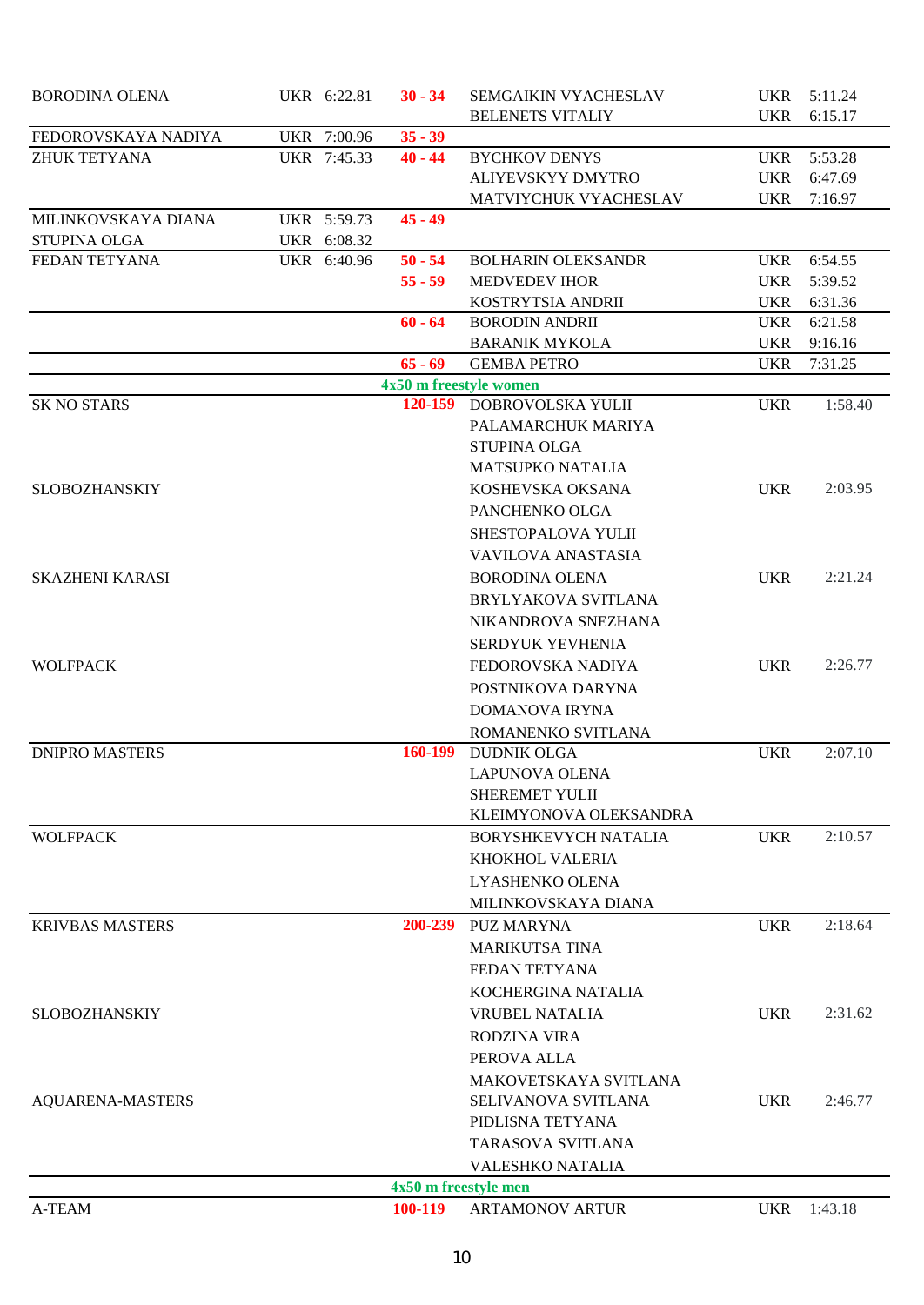|                          |                | <b>SCARLAT OLEKSANDR</b>  |            |             |
|--------------------------|----------------|---------------------------|------------|-------------|
|                          |                | <b>DYOMIN ROMAN</b>       |            |             |
|                          |                | PANCHENKO ARTEM           |            |             |
| <b>WOLFPACK</b>          | <b>120-160</b> | SAMOILENKO YEVHEN         |            | UKR 1:40.70 |
|                          |                | LYASHENKO ANDRII          |            |             |
|                          |                | SEMGAIKIN VYACHESLAV      |            |             |
|                          |                | <b>ZAKALOV IHOR</b>       |            |             |
| <b>DNIPRO MASTERS</b>    |                | STEPANENKO MYKYTA         |            | UKR 1:45.64 |
|                          |                | <b>IZOTOV PAVLO</b>       |            |             |
|                          |                | <b>KVITA SERHII</b>       |            |             |
|                          |                | <b>CHUMAK YEVHEN</b>      |            |             |
| <b>WOLFPACK</b>          |                | <b>GARBARENKO OLEKSII</b> |            | UKR 2:03.69 |
|                          |                | LINYVYY OLEKSANDR         |            |             |
|                          |                | DOSENKO VLADISLAV         |            |             |
|                          |                | MATVIYCHUK VYACHESLAV     |            |             |
| <b>DNIPRO MASTERS</b>    | 160-199        | <b>IVANOV ANTON</b>       | <b>UKR</b> | 1:52.95     |
|                          |                | <b>GRITSENKO PETRO</b>    |            |             |
|                          |                | KORNIENKO SERHII          |            |             |
|                          |                | <b>ABRAMOV IHOR</b>       |            |             |
| <b>DNIPRO MASTERS</b>    |                | <b>KOKIN YURII</b>        |            | UKR 1:53.87 |
|                          |                | EPISHCHENKO SERHII        |            |             |
|                          |                | <b>VASILENKO ANTON</b>    |            |             |
|                          |                | <b>LYSENKO ANDRII</b>     |            |             |
| <b>SKAZHENI KARASI</b>   |                | <b>BYCHKOV DENIS</b>      |            | UKR 1:55.45 |
|                          |                | <b>STRUCHENKO SERHII</b>  |            |             |
|                          |                | NEHREBETSKY IHOR          |            |             |
|                          |                | KLYMKO MYKOLA             |            |             |
| <b>SLOBOZHANSKIY</b>     |                | KUROCHKIN VOLODYMYR       |            | UKR 2:07.37 |
|                          |                | LAGOSHA VOLODYMYR         |            |             |
|                          |                | <b>FINN MILEN</b>         |            |             |
|                          |                | <b>KULYK ROMAN</b>        |            |             |
| TERNOPILLIA SWIM MASTERS |                | <b>FLENTEY OLEH</b>       |            | UKR 2:07.82 |
|                          |                | MALASHEVSKYY OLEKSANDR    |            |             |
|                          |                | PETRYK VOLODYMYR          |            |             |
|                          |                | DZYUBANOVSKYY PAVLO       |            |             |
| <b>ZCM</b>               |                | <b>GOLUBEV VASYL</b>      |            | UKR 2:22.80 |
|                          |                | KOSENKO MYKOLA            |            |             |
|                          |                | <b>VIZHUTKIN ARTEM</b>    |            |             |
|                          |                | KOVALEV SERHII            |            |             |
| <b>SK NO STARS</b>       | 200-239        | <b>GALAYCHUK BOGDAN</b>   | <b>UKR</b> | 1:49.48     |
|                          |                | MEZHERYTSKYY SERHII       |            |             |
|                          |                | KOSTYRKO PAVLO            |            |             |
|                          |                | <b>MEDVEDEV IHOR</b>      |            |             |
|                          |                | POLYANSKY ANDRII          |            | UKR 2:02.09 |
| <b>AQUARENA-MASTERS</b>  |                | MAYDANOV VOLODYMYR        |            |             |
|                          |                |                           |            |             |
|                          |                | PANCHENKO VICTOR          |            |             |
|                          |                | PRON ARTEM                |            |             |
| <b>SLOBOZHANSKIY</b>     |                | <b>BESPALOV VOLODYMYR</b> |            | UKR 2:02.21 |
|                          |                | POTASHEV OLEKSANDR        |            |             |
|                          |                | MOROZOV DMITRO            |            |             |
|                          |                | SHEREMET DMYTRO           |            |             |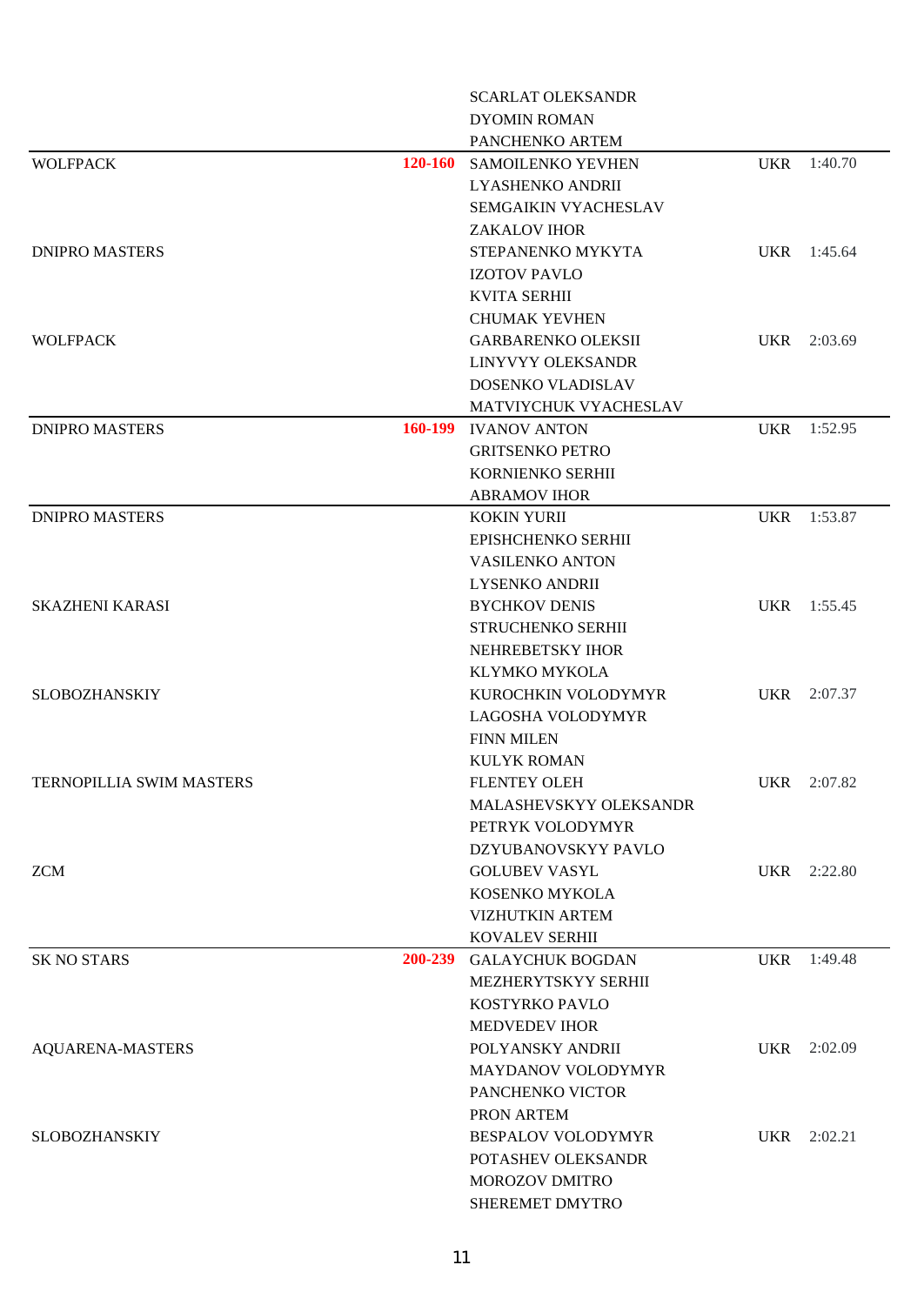| <b>AQUARENA-MASTERS</b> |                      | <b>BOLHARIN OLEKSANDR</b><br>VOROZHEINOV VOLODYMYR<br><b>CHMIR IHOR</b><br>KOVTUN OLEKSII                  |            | UKR 2:22.43 |
|-------------------------|----------------------|------------------------------------------------------------------------------------------------------------|------------|-------------|
| <b>KRIVBAS MASTERS</b>  |                      | <b>BARANYK MYKOLA</b><br><b>BALANDIN OLEKSII</b><br><b>LARIONOV SERHII</b><br>KULKOV YEVHEN                |            | UKR 2:26.99 |
| <b>DNIPRO MASTERS</b>   | 240-279              | MURASHKO VALERII<br><b>MERINOV YURII</b><br>SHKARLET OLEKSANDR<br><b>IVANOV OLEKSANDR</b>                  | <b>UKR</b> | 2:02.61     |
| <b>SK NO STARS</b>      |                      | DOTSENKO SERHII<br><b>CHERNOV SERHII</b><br><b>BIRYUKOV VYACHESLAV</b><br><b>KROT STANISLAV</b>            | <b>UKR</b> | 2:47.87     |
|                         | 4x50 m freestyle mix |                                                                                                            |            |             |
| A-TEAM                  |                      | 100-119 ADINSKAYA VALERIA<br><b>ARTAMONOV ARTUR</b><br><b>SCARLAT OLEKSANDR</b><br>LYPINSKA ANHELINA       | <b>UKR</b> | 1:48.50     |
| <b>SK NO STARS</b>      |                      | 120-159 DOBROVOLSKA YULII<br>PAVLIK OLEH<br>KOSTYRKO PAVLO<br>PALAMARCHUK MARIYA                           | <b>UKR</b> | 1:47.19     |
| <b>DNIPRO MASTERS</b>   |                      | KLEIMYONOVA OLEKSANDRA<br><b>DUDNIK OLGA</b><br><b>IZOTOV PAVLO</b><br>KORNIENKO SERHII                    | <b>UKR</b> | 1:55.16     |
| <b>SLOBOZHANSKIY</b>    |                      | POTASHEV OLEKSANDR<br>KOSHEVSKA OKSANA<br>VAVILOVA ANASTASIA<br><b>KULYK ROMAN</b>                         | <b>UKR</b> | 1:57.34     |
| <b>SKAZHENI KARASI</b>  |                      | <b>BYCHKOV DENIS</b><br><b>BORODINA OLENA</b><br>SERDYUK YEVHENIA<br>STRYUCHENKO SERHII                    | <b>UKR</b> | 2:00.87     |
| <b>WOLFPACK</b>         |                      | KHOKHOL VALERIA<br>SEMGAIKIN VYACHESLAV<br>DOSENKO VLADISLAV<br>FEDOROVSKA NADIYA                          | <b>UKR</b> | 2:02.63     |
| <b>DNIPRO MASTERS</b>   | 160-199              | <b>KOROL HANNA</b><br><b>SHEREMET YULII</b><br><b>GRITSENKO PETRO</b><br><b>VASYLENKO ANTON</b>            | <b>UKR</b> | 2:01.38     |
| <b>SK NO STARS</b>      |                      | <b>ROMANOVA SABINA</b><br><b>GALAYCHUK BOGDAN</b><br><b>MATSUPKO NATALIA</b><br><b>BIRYUKOV VYACHESLAV</b> | <b>UKR</b> | 2:02.36     |
| <b>WOLFPACK</b>         |                      | LYASHENKO ANDRII<br><b>GARBARENKO OLEKSII</b>                                                              | <b>UKR</b> | 2:02.54     |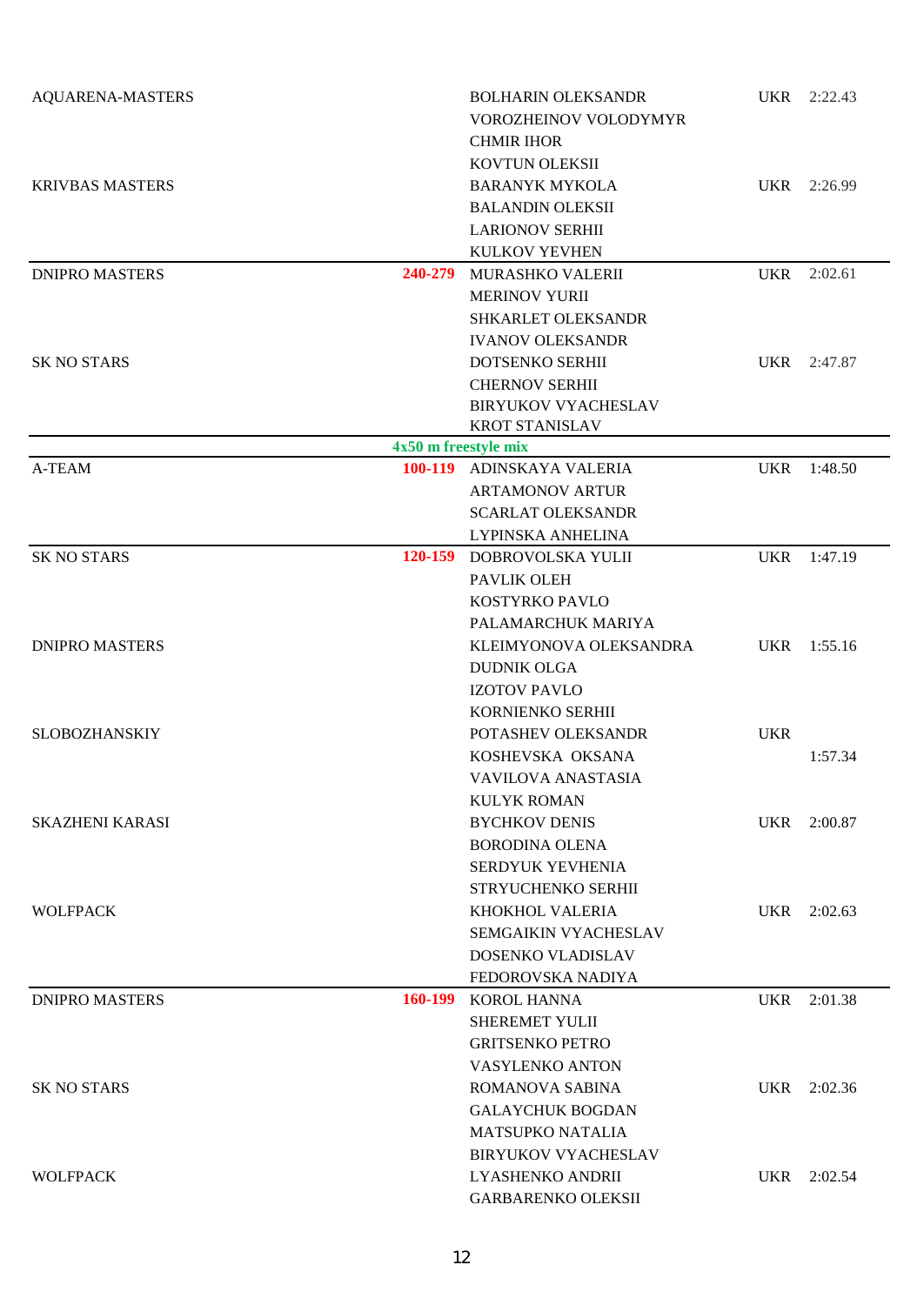|                           |                     | MILINKOVSKAYA DIANA        |            |             |
|---------------------------|---------------------|----------------------------|------------|-------------|
|                           |                     | LYASHENKO OLENA            |            |             |
| <b>ODESA AQUA MASTERS</b> |                     | <b>MORARU ANDRII</b>       |            |             |
|                           |                     | AKTSYZNA TETYANA           |            | UKR 2:09.69 |
|                           |                     | ALIYEVSKYY DMYTRO          |            |             |
|                           |                     | YELFIMOVA INGA             |            |             |
| <b>SLOBOZHANSKIY</b>      |                     | 200-239 SHESTOPALOVA YULII | <b>UKR</b> | 2:03.33     |
|                           |                     | PANCHENKO OLGA             |            |             |
|                           |                     | <b>BESPALOV VOLODYMYR</b>  |            |             |
|                           |                     | SHEREMET DMYTRO            |            |             |
| <b>KRIVBAS MASTERS</b>    |                     | <b>DMYTROV SERHII</b>      | UKR        | 2:04.38     |
|                           |                     | KOCHERGINA NATALIA         |            |             |
|                           |                     | FEDAN TETYANA              |            |             |
|                           |                     | KULKOV YEVHEN              |            |             |
| <b>KRIVBAS MASTERS</b>    |                     | <b>MARTIYENKO YEVHEN</b>   | UKR        | 2:09.31     |
|                           |                     | <b>MARIKUTSA TINA</b>      |            |             |
|                           |                     | <b>PUZ MARYNA</b>          |            |             |
|                           |                     | KLYATSKYY OLEH             |            |             |
| <b>AQUARENA-MASTERS</b>   |                     | RAZUMOVSKIY OLEH           |            | UKR 2:16.51 |
|                           |                     | VALESHKO NATALIA           |            |             |
|                           |                     | SELIVANOVA SVITLANA        |            |             |
|                           |                     | <b>BOLHARIN OLEKSANDR</b>  |            |             |
| <b>SKAZHENI KARASI</b>    |                     | NEHREBETSKY IHOR           |            | UKR 2:18.98 |
|                           |                     | BRYLYAKOVA SVITLANA        |            |             |
|                           |                     | KLYMKO MYKOLA              |            |             |
|                           |                     | NIKANDROVA SNEZHANA        |            |             |
|                           | 4x50 m medley women |                            |            |             |
| <b>SK NO STARS</b>        |                     | 120-159 DOBROVOLSKA YULII  |            | UKR 2:14.39 |
|                           |                     | ROMANOVA SABINA            |            |             |
|                           |                     | <b>MATSUPKO NATALIA</b>    |            |             |
|                           |                     | PALAMARCHUK MARIYA         |            |             |
| SLOBOZHANSKIY             |                     | KOSHEVSKA OKSANA           |            | UKR 2:20.21 |
|                           |                     | PANCHENKO OLGA             |            |             |
|                           |                     | SHESTOPALOVA YULII         |            |             |
|                           |                     | <b>VAVILOVA ANASTASIA</b>  |            |             |
| <b>SKAZHENI KARASI</b>    |                     | BRYLYAKOVA SVITLANA        |            | UKR 2:41.07 |
|                           |                     | <b>BORODINA OLENA</b>      |            |             |
|                           |                     | SERDYUK YEVHENIA           |            |             |
|                           |                     | NIKANDROVA SNEZHANA        |            |             |
| <b>WOLFPACK</b>           |                     | MILINKOVSKA DIANA          |            | UKR 2:42.22 |
|                           |                     | DOMANOVA IRYNA             |            |             |
|                           |                     | FEDOROVSKA NADIYA          |            |             |
|                           |                     | POSTNIKOVA DARYNA          |            |             |
| <b>DNIPRO MASTERS</b>     |                     | 160-199 KOROL HANNA        | UKR        | 2:21.52     |
|                           |                     | KLEIMYONOVA OLEKSANDRA     |            |             |
|                           |                     | <b>DUDNIK OLGA</b>         |            |             |
|                           |                     | SHEREMET YULII             |            |             |
| <b>KRIVBAS MASTERS</b>    |                     | 200-239 KOCHERGINA NATALIA | <b>UKR</b> | 2:35.13     |
|                           |                     | <b>MARIKUTSA TINA</b>      |            |             |
|                           |                     | <b>PUZ MARYNA</b>          |            |             |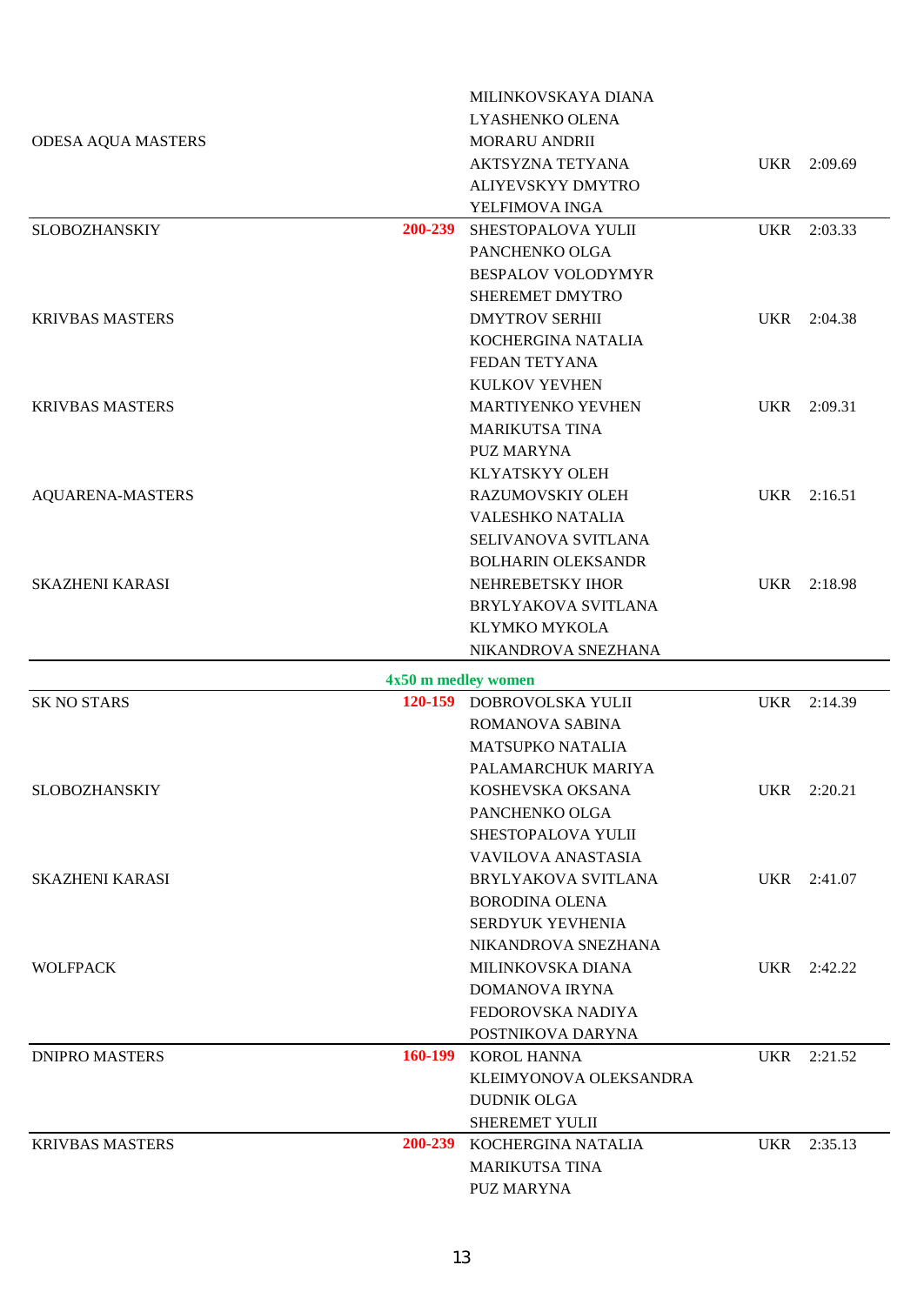|                        |                   | FEDAN TETYANA            |            |             |
|------------------------|-------------------|--------------------------|------------|-------------|
| <b>SLOBOZHANSKIY</b>   |                   | <b>VRUBEL NATALIA</b>    |            | UKR 2:53.91 |
|                        |                   | RODZINA VIRA             |            |             |
|                        |                   | MAKOVETSKAYA SVITLANA    |            |             |
|                        |                   | PEROVA ALLA              |            |             |
|                        | 4x50 m medley men |                          |            |             |
| A-TEAM                 |                   | 100-119 ARTAMONOV ARTUR  | <b>UKR</b> | 1:55.45     |
|                        |                   | PANCHENKO ARTEM          |            |             |
|                        |                   | <b>SCARLAT OLEKSANDR</b> |            |             |
|                        |                   | <b>DYOMIN ROMAN</b>      |            |             |
| <b>DNIPRO MASTERS</b>  | 120-159           | STEPANENKO MYKYTA        |            | UKR 2:10.77 |
|                        |                   | <b>GRYTSENKO PETRO</b>   |            |             |
|                        |                   | <b>CHUMAK YEVHEN</b>     |            |             |
|                        |                   | YAHONTOV OLEH            |            |             |
| <b>WOLFPACK</b>        |                   | LYASHENKO ANDRII         |            | UKR 2:17.35 |
|                        |                   | MATVIYCHUK VYACHESLAV    |            |             |
|                        |                   | DOSENKO VLADYSLAV        |            |             |
|                        |                   | LINYVYY OLEKSANDR        |            |             |
| <b>DNIPRO MASTERS</b>  |                   | 160-199 LYSENKO ANDRII   |            | UKR 2:03.55 |
|                        |                   | KORNIENKO SERHII         |            |             |
|                        |                   | <b>KOKIN YURII</b>       |            |             |
|                        |                   | <b>IZOTOV PAVLO</b>      |            |             |
| <b>SKAZHENI KARASI</b> |                   | <b>BYCHKOV DENYS</b>     |            | UKR 2:09.84 |
|                        |                   | NEHREBETSKYY IHOR        |            |             |
|                        |                   | KLYMKO MYKOLA            |            |             |
|                        |                   | STRYUCHENKO SERHII       |            |             |
| <b>SLOBOZHANSKIY</b>   |                   | KUROCHKIN VOLODYMYR      |            | UKR 2:14.04 |
|                        |                   | LUHOVYY MYKOLA           |            |             |
|                        |                   | <b>KULYK ROMAN</b>       |            |             |
|                        |                   | <b>CHUBENKO YEVHEN</b>   |            |             |
| <b>SK NO STARS</b>     | 200-239           | KOSTYRKO PAVLO           |            | UKR 2:00.76 |
|                        |                   | <b>MEDVEDEV IHOR</b>     |            |             |
|                        |                   | <b>KROT STANISLAV</b>    |            |             |
|                        |                   | <b>GALAYCHUK BOGDAN</b>  |            |             |
| <b>KRIVBAS MASTERS</b> |                   | <b>DMYTROV SERHII</b>    |            | UKR 2:07.46 |
|                        |                   | <b>KLYATSKYY OLEH</b>    |            |             |
|                        |                   | <b>KULKOV YEVHEN</b>     |            |             |
|                        |                   | <b>MARTIYENKO YEVHEN</b> |            |             |
| <b>ZCM</b>             |                   | PETROV EDUARD            |            | UKR 2:32.13 |
|                        |                   | SYNYTSYA OLEKSANDR       |            |             |
|                        |                   | <b>KOVALEV SERHII</b>    |            |             |
|                        |                   | <b>GOLUBEV VASYL</b>     |            |             |
| <b>KRIVBAS MASTERS</b> |                   | <b>MARTINENKO DMYTRO</b> |            | UKR 2:50.59 |
|                        |                   | <b>BARANYK MYKOLA</b>    |            |             |
|                        |                   | <b>BALANDIN OLEKSII</b>  |            |             |
|                        |                   | <b>LARIONOV SERHII</b>   |            |             |
| <b>SLOBOZHANSKIY</b>   |                   | <b>FINN MILEN</b>        |            | UKR 2:52.70 |
|                        |                   | MOROZOV DMYTRO           |            |             |
|                        |                   | LAGOSHA VOLODYMYR        |            |             |
|                        |                   | POTASHEV OLEKSANDR       |            |             |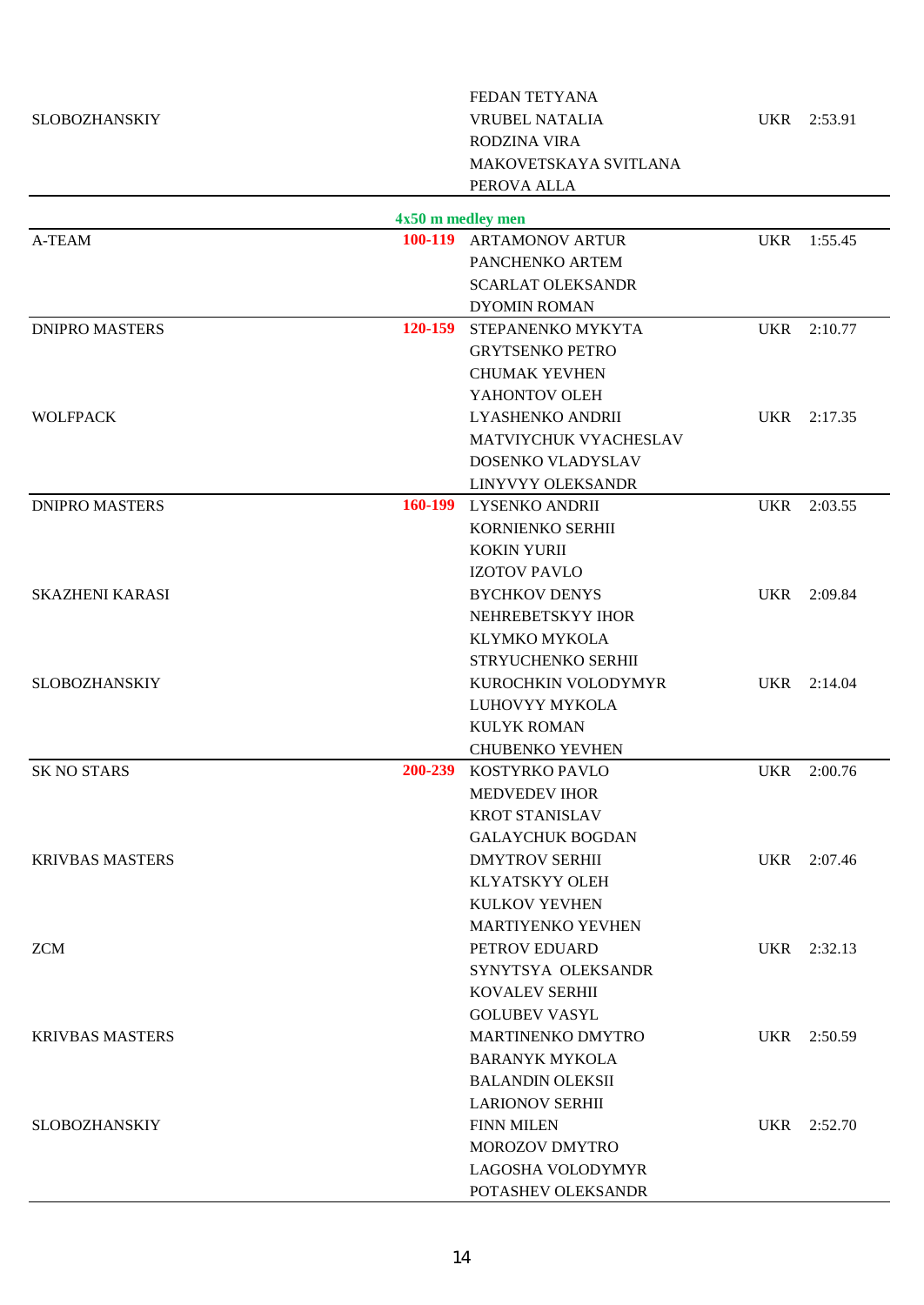| <b>SLOBOZHANSKIY</b>                                                                     |                     | 240-279 ZAYTSEV BORYS                    |            | UKR 2:21.55 |
|------------------------------------------------------------------------------------------|---------------------|------------------------------------------|------------|-------------|
|                                                                                          |                     | <b>VYSOCHYN VALERII</b>                  |            |             |
|                                                                                          |                     | SHEREMET DMYTRO                          |            |             |
|                                                                                          |                     | <b>BESPALOV VOLODYMYR</b>                |            |             |
| <b>DNIPRO MASTERS</b>                                                                    |                     | <b>VANYUKOV ANDRII</b>                   |            | UKR 2:26.22 |
|                                                                                          |                     | <b>MERINOV YRII</b>                      |            |             |
|                                                                                          |                     | SHKARLET OLEKSANDR                       |            |             |
|                                                                                          |                     | MURASHKO VALERII                         |            |             |
|                                                                                          |                     |                                          |            |             |
|                                                                                          | $4x50$ m medley mix |                                          |            |             |
| A-TEAM                                                                                   |                     | 100-119 LYPINSKA ANHELINA                | <b>UKR</b> | 2:00.81     |
|                                                                                          |                     | <b>ARTAMONOV ARTUR</b>                   |            |             |
|                                                                                          |                     | ADINSKAYA VALERIA                        |            |             |
|                                                                                          |                     | <b>SCARLAT OLEKSANDR</b>                 |            |             |
| <b>SKAZHENI KARASI</b>                                                                   |                     | 120-159 BYCHKOV DENYS                    |            | UKR 2:17.02 |
|                                                                                          |                     | <b>BORODINA OLENA</b>                    |            |             |
|                                                                                          |                     | SERDYUK YEVHENIA                         |            |             |
| <b>WOLFPACK</b>                                                                          |                     | STRYUCHENKO SERHII                       |            |             |
|                                                                                          |                     | <b>DOMANOVA IRYNA</b><br>KHOKHOL VALERIA |            | UKR 2:19.82 |
|                                                                                          |                     | <b>SKRYPNYK IVAN</b>                     |            |             |
|                                                                                          |                     | <b>GARBARENKO OLEKSII</b>                |            |             |
| <b>SK NO STARS</b>                                                                       | 160-199             | DOBROVOLSKA YULII                        | UKR        | 2:06.79     |
|                                                                                          |                     | <b>MEDVEDEV IHOR</b>                     |            |             |
|                                                                                          |                     | <b>STUPINA OLGA</b>                      |            |             |
|                                                                                          |                     | PAVLYK OLEH                              |            |             |
| <b>DNIPRO MASTERS</b>                                                                    |                     | <b>KOROL HANNA</b>                       | UKR        | 2:09.90     |
|                                                                                          |                     | KLEIMYONOVA OLEKSANDRA                   |            |             |
|                                                                                          |                     | <b>KOKIN YURII</b>                       |            |             |
|                                                                                          |                     | LYSENKO ANDRII                           |            |             |
| <b>SLOBOZHANSKIY</b>                                                                     |                     | SHESTOPALOVA YULII                       |            | UKR 2:15.16 |
|                                                                                          |                     | PANCHENKO OLGA                           |            |             |
|                                                                                          |                     | <b>SHEREMET DMYTRO</b>                   |            |             |
|                                                                                          |                     | <b>BESPALOV VOLODYMYR</b>                |            |             |
| <b>SK NO STARS</b><br><b>DNIPRO MASTERS</b><br><b>KRIVBAS MASTERS</b><br><b>WOLFPACK</b> |                     | KOSTYRKO PAVLO                           |            | UKR 2:15.59 |
|                                                                                          |                     | <b>KROT STANISLAV</b>                    |            |             |
|                                                                                          |                     | <b>MATSUPKO NATALIA</b>                  |            |             |
|                                                                                          |                     | PALAMARCHUK MARIYA                       |            |             |
|                                                                                          |                     | PASICHNICHENKO OLEKSANDR                 |            | UKR 2:21.52 |
|                                                                                          |                     | PASHCHENKO VITALIY                       |            |             |
|                                                                                          |                     | <b>DUDNIK OLGA</b>                       |            |             |
|                                                                                          |                     | <b>LAPUNOVA OLENA</b>                    |            |             |
|                                                                                          |                     | <b>MARTINENKO DMYTRO</b>                 |            | UKR 2:22.36 |
|                                                                                          |                     | IZMAYLOVA KATERYNA                       |            |             |
|                                                                                          |                     | KULKOV YEVHEN                            |            |             |
|                                                                                          |                     | FEDAN TETYANA                            |            |             |
|                                                                                          |                     | LYASHENKO ANDRII                         |            | UKR 2:27.77 |
|                                                                                          |                     |                                          |            |             |
|                                                                                          |                     | <b>BORYSHKEVYCH NATALIA</b>              |            |             |
|                                                                                          |                     | FEDOROVSKA NADIYA                        |            |             |
|                                                                                          |                     | KOTELNYTSKYY MAKSYM                      |            |             |
| <b>AQUARENA-MASTERS</b>                                                                  |                     | SELIVANOVA SVITLANA                      |            | UKR 2:29.04 |
|                                                                                          |                     | VALESHKO NATALIA                         |            |             |